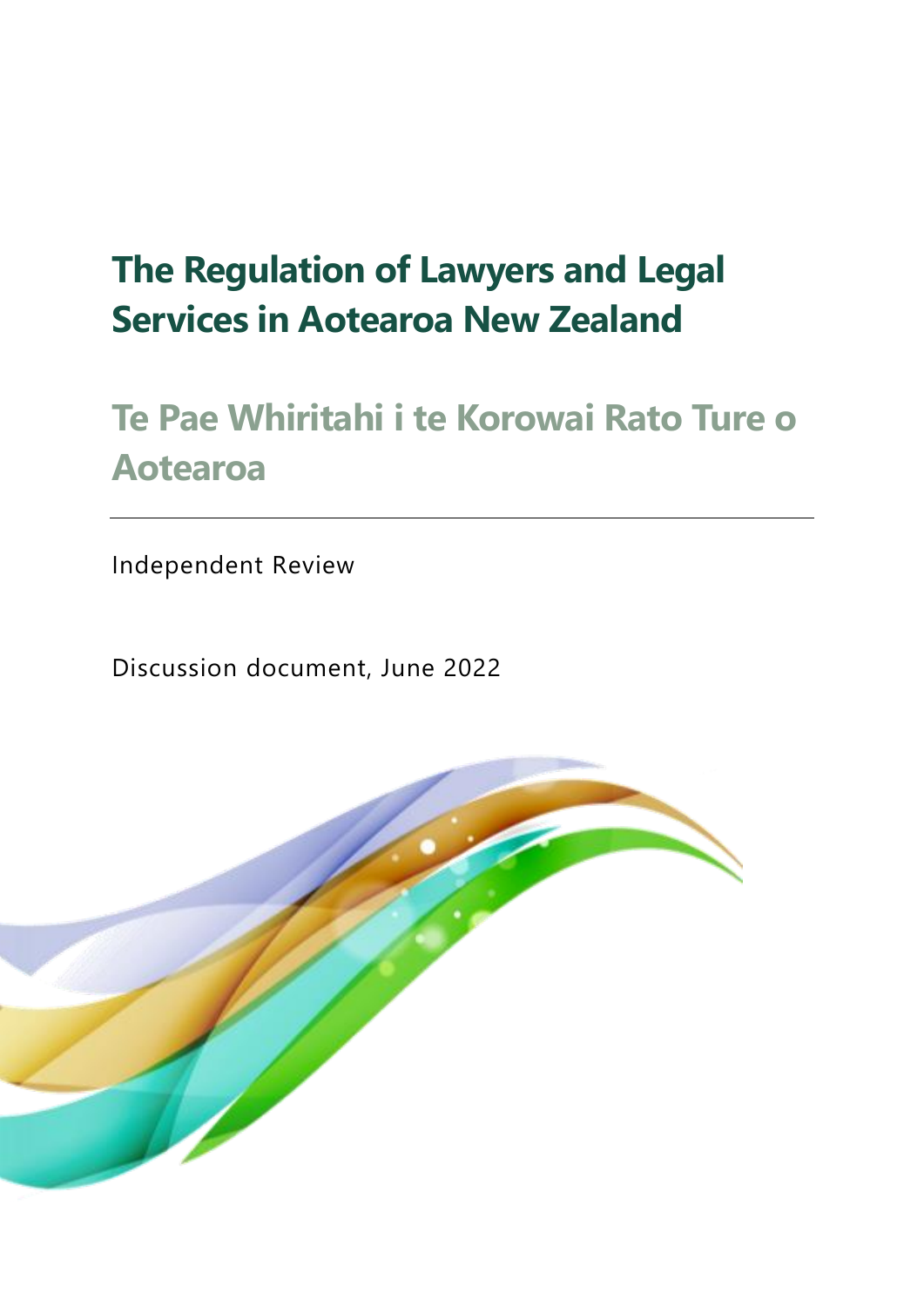

#### **Contents**

| 1. |                                                                                          |
|----|------------------------------------------------------------------------------------------|
| 2. | What is the current role of the New Zealand Law Society   Te Kāhui Ture o Aotearoa?  3   |
| 3. |                                                                                          |
| 4. | How best to promote a positive and diverse culture within the legal profession?11        |
| 5. | Is the current model for regulating conduct and handling complaints fit for purpose?17   |
| 6. |                                                                                          |
| 7. | What are the optimal institutional arrangements for modern regulatory and representative |
| 8. |                                                                                          |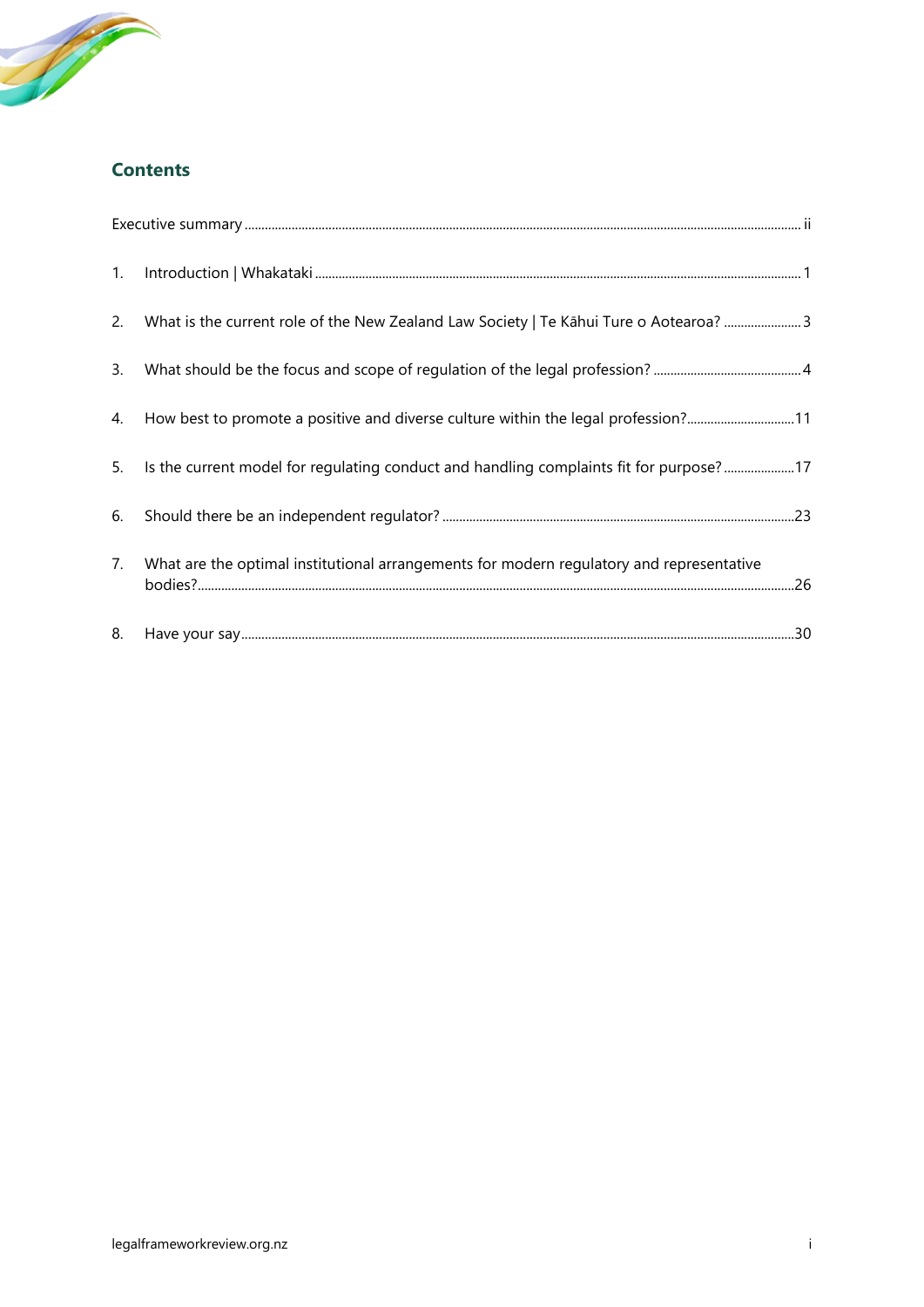

# <span id="page-2-0"></span>**Executive summary**

The New Zealand Law Society | Te Kāhui Ture o Aotearoa (the NZLS) has asked a three-person Independent Review Panel (the Panel) to review whether the current arrangements for the regulation and representation of lawyers and legal services are fit for purpose.

The Review has been prompted by concerns about the suitability of the complaints model, the culture and diversity of the legal profession, the powers available to the regulator to deal with unacceptable behaviour (including sexual harassment, bullying and discrimination) and whether a membership body such as the NZLS should be responsible for regulating the legal profession. The Panel is also considering the need for any changes to better protect consumers of legal services, ensure fair competition, enable innovation within the profession, and honour Te Tiriti o Waitangi and the bicultural foundations of Aotearoa New Zealand.

This Review is an opportunity to take a fresh look at the framework put in place by the Lawyers and Conveyancers Act 2006 (the Act) and whether the current arrangements are working for consumers and law practitioners.

#### **Which legal services should be regulated?**

The vast majority of legal services in Aotearoa New Zealand can be provided by both lawyers and non-lawyers, although only lawyers are issued with practising certificates and are then subject to minimum standards, regulatory oversight and a complaints service. This discussion document examines whether the current approach to regulating the conduct of lawyers is appropriate in a modern environment, where consumers increasingly seek legal services from a wider range of sources and where nearly 30 per cent of lawyers are in-house. We are interested in whether the current arrangements are adequate to protect consumers.

The discussion document also explores whether there is a need to revisit some core provisions of the Act, including the purpose statement, how Te Tiriti o Waitangi should be incorporated into the Act, and whether legislation should specify the objectives of the regulator.

Other issues under review include:

- whether law practices should be directly regulated, to improve protections for staff and clients
- whether current restrictions on corporate form should be removed, including allowing nonlawyers to have ownership interests in incorporated law firms and permitting lawyers and non-lawyers to enter into partnerships and operate as multidisciplinary practices
- whether a 'one size fits all' model is appropriate as lawyers increasingly practise in different ways
- whether the regulator needs a broader set of tools to address lower-level concerns before they give rise to concerns about fitness to practise.

#### **How to promote a positive and diverse culture within the legal profession?**

The Review examines how the regulation and representation of the legal profession can promote a healthy culture – one that reflects the diversity of Aotearoa New Zealand, supports the health and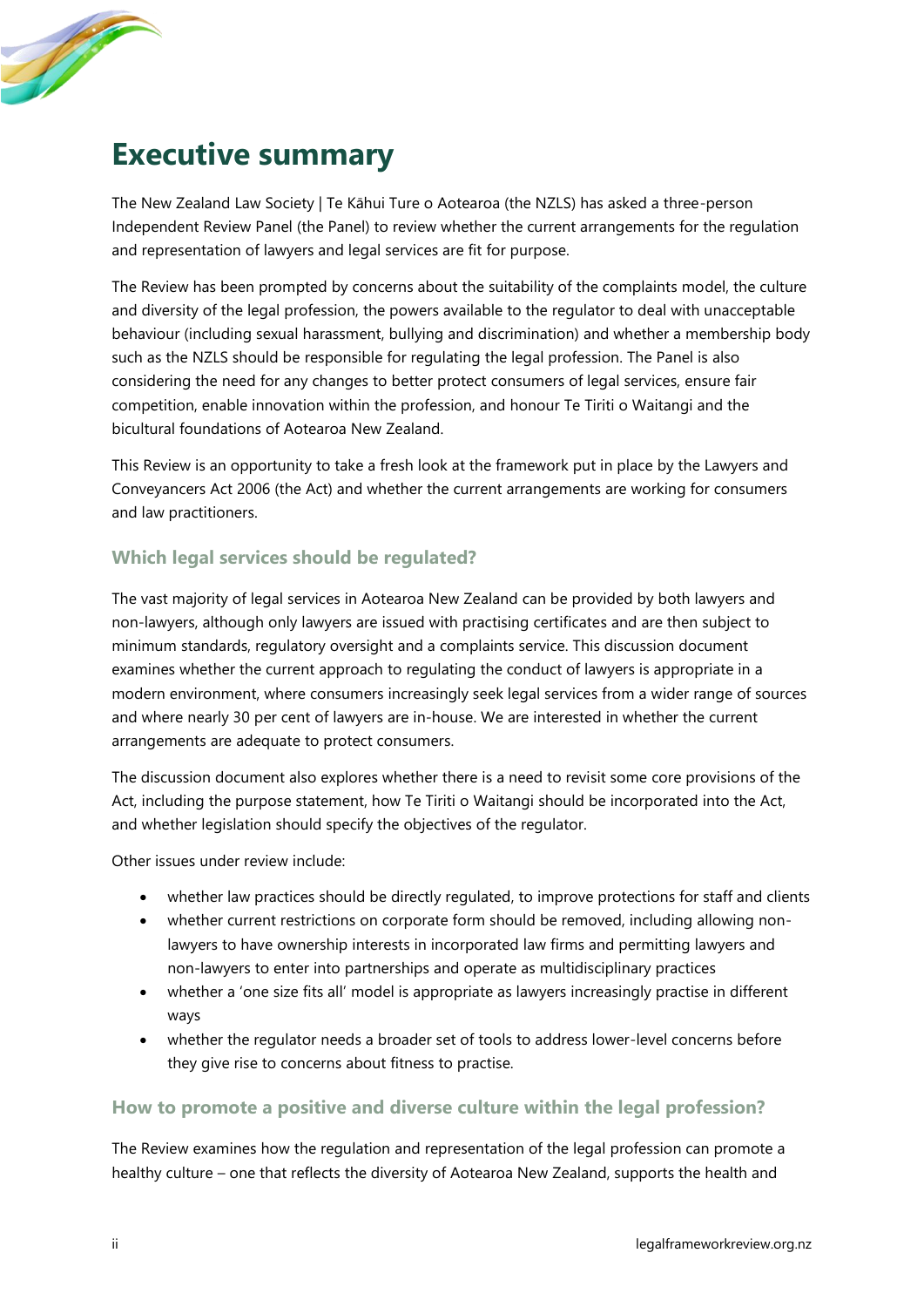

wellbeing of lawyers, and encourages good conduct. We are also interested in how the regulation and representation of lawyers in Aotearoa New Zealand can further incorporate tikanga and te reo Māori.

There are still significant barriers to admission, progression and retention within the legal profession for women, Māori, Pacific peoples, Asian lawyers, people from ethnic minority backgrounds, and people with disabilities. The discussion document asks what steps are needed to improve diversity and promote a culture of wellbeing and inclusion.

The Review is also interested in feedback on the role of continuing professional development (CPD) and pro bono services, and how the regulatory framework can support meaningful CPD and promote pro bono legal work.

#### **Is the model for regulating conduct and handling complaints fit for purpose?**

We have heard some concerns about the effectiveness of the current model for examining complaints against lawyers. These include the time it takes to resolve complaints, a lack of consistent outcomes, a lack of transparency and a perception the process is not independent and does not encourage restorative approaches, which can appeal to many parties, including Māori and Pacific peoples.

The Review is exploring how the current complaints model could be improved. This could include options such as removing the statutory requirement for complaints to be considered by Standards Committees (which comprise a majority of lawyers, who devote considerable time as volunteers) through to establishing a new independent complaints body (with significant cost implications).

We are also seeking views on whether the current definitions of 'unsatisfactory conduct' and 'misconduct' remain appropriate. For example, it may be useful to clarify that the current definition of 'unsatisfactory conduct' covers breaches of the Act and Rules by a lawyer even where the personal conduct in question is unrelated to providing regulated services.

#### **Should there be an independent regulator?**

The NZLS is the regulator of the legal profession but is also a membership body with a duty to promote the interests of its members. While the NZLS has endeavoured to strictly separate its regulatory and representative functions, there remains an important question whether a membership body should be responsible for regulating lawyers. The current model is rare in other professions.

We outline several potential implications from the current arrangements and seek views on whether there is a need to establish a new regulator that is independent of the legal profession.

#### **What are the optimal organisational institutional arrangements?**

In addition to considering the level of independence needed for a legal complaints service and the regulator, the Panel is exploring what a fit-for-purpose governance structure might look like for the delivery of future regulatory and membership functions.

We seek views on the optimal institutional arrangements for a modern regulator / representative body, including whether there are opportunities to strengthen the profession's commitment to Te Tiriti o Waitangi.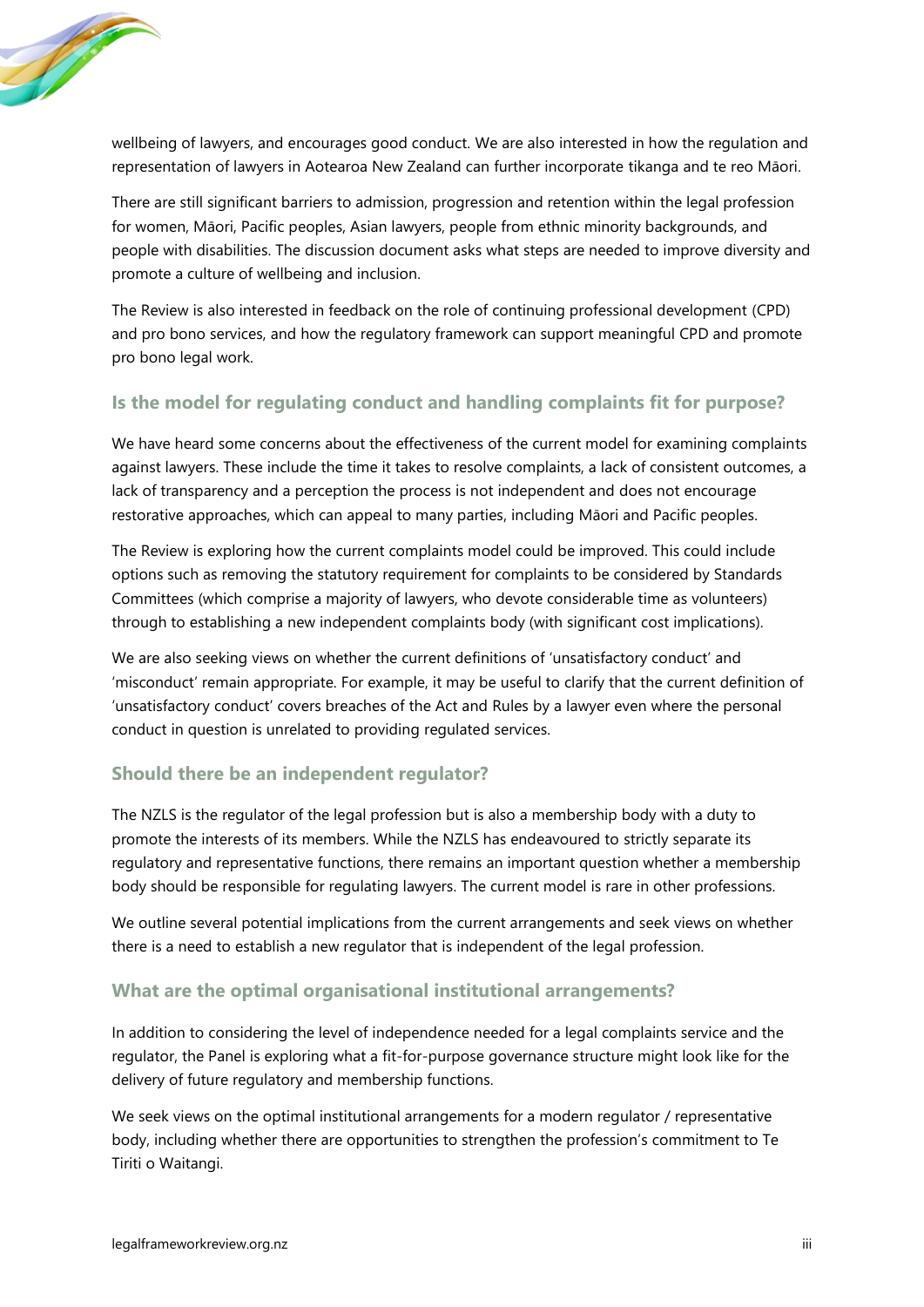

# <span id="page-4-0"></span>**1. Introduction | Whakataki**

Lawyers occupy a privileged position in society. The legal profession enjoys the trust of clients and the Courts and plays a crucial role in influencing the development of the law and upholding the rule of law. With this privilege comes a responsibility to ensure the profession upholds the highest standards.

The Independent Panel has been asked by the NZLS to identify what changes are needed for modern and well-functioning regulation and representation of the legal profession in Aotearoa New Zealand, including whether the structure and functions of the NZLS are appropriate. This Review is a unique opportunity to examine the current state of the legal profession, analyse the issues confronting the profession, and identify the structures and rules necessary to better promote and protect consumer interests and encourage a confident, diverse legal profession.

The Terms of Reference for the Review can be found [here.](https://legalframeworkreview.org.nz/terms-of-reference/)

## **Drivers for change**

The disclosures in 2018 of sexual harassment and bullying put a spotlight on the legal profession. They raised broader concerns about the culture of the profession, the suitability of the complaints and disciplinary model, whether existing regulation was appropriate for tackling unacceptable conduct, and whether a membership body such as the NZLS should also be the regulator of the profession.

These questions arise within the context of a legal profession that has also been confronting issues of a lack of diversity and allegations of systemic barriers to participation. Young lawyers starting legal practice expect to be welcomed by a profession that reflects our diverse and multicultural society, with bicultural foundations.

Other drivers include an increase in legal services provided by non-lawyers, the use of technology to deliver legal services, and significant growth in the number of in-house lawyers employed in the private and public sectors.

## **Applying a Te Tiriti o Waitangi lens**

Te Tiriti o Waitangi is not just a discrete component of this Review. We have endeavoured to apply a Te Tiriti and tikanga Māori 'lens' across all the issues in the Terms of Reference.

We are particularly interested in views as to how the statutory and regulatory frameworks might need to change to reflect our country's commitment to Te Tiriti. The Act makes no mention of Te Tiriti or Māori and there is no requirement for the NZLS to promote or have regard to the interests of Māori.

## **Next steps**

The success of the Review depends on the Panel receiving substantive input and engagement from the legal profession and wider stakeholders. We intend to engage widely with the profession, consumer groups and other key stakeholders. The Panel has deliberately not outlined any preferred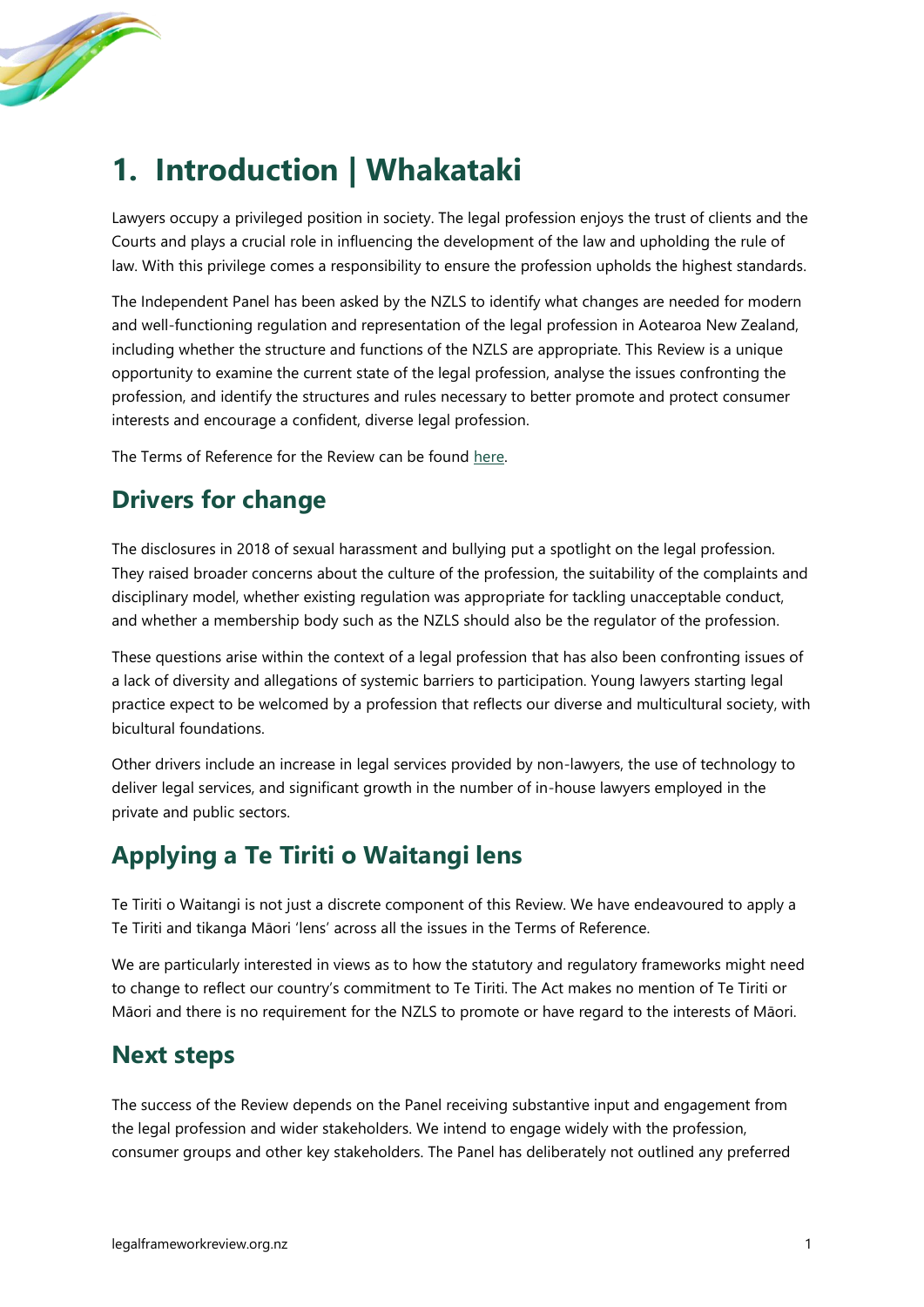

options for change in this discussion document. We hope it will form the basis for conversations on what is needed to effectively regulate and represent the profession, and possible options for change.

It is important to note that while this document identifies a number of opportunities for reform, the Panel has not yet considered detailed options. Our final recommendations will take into account the potential cost and benefit implications.

We are scheduled to submit our report to the NZLS by the end of 2022. The NZLS will provide the Government with our report and its response in the first half of 2023.

## **Structure of this document**

This document outlines issues in six areas:

- Section 2 outlines the current state of legal regulation and representation.
- Section 3 explores the focus and scope of regulation, including how the statutory framework might appropriately reflect the role of Te Tiriti o Waitangi.
- Section 4 focuses on the role of the regulatory framework in promoting a positive and diverse legal profession.
- Section 5 explores whether the current model for regulating conduct and handling complaints is fit for purpose.
- Section 6 seeks views on whether there is a need for a regulator of the legal profession that is independent of the professional membership organisation.
- Section 7 explores the suitability of the current NZLS governance structure and seeks feedback on the optimal institutional arrangements for a modern regulator and/or representative body.
- Section 8 outlines how to provide feedback on the discussion document.

A collection of Working Papers that have been produced to assist the Panel can be found [here.](https://legalframeworkreview.org.nz/independent-legal-review-resources/)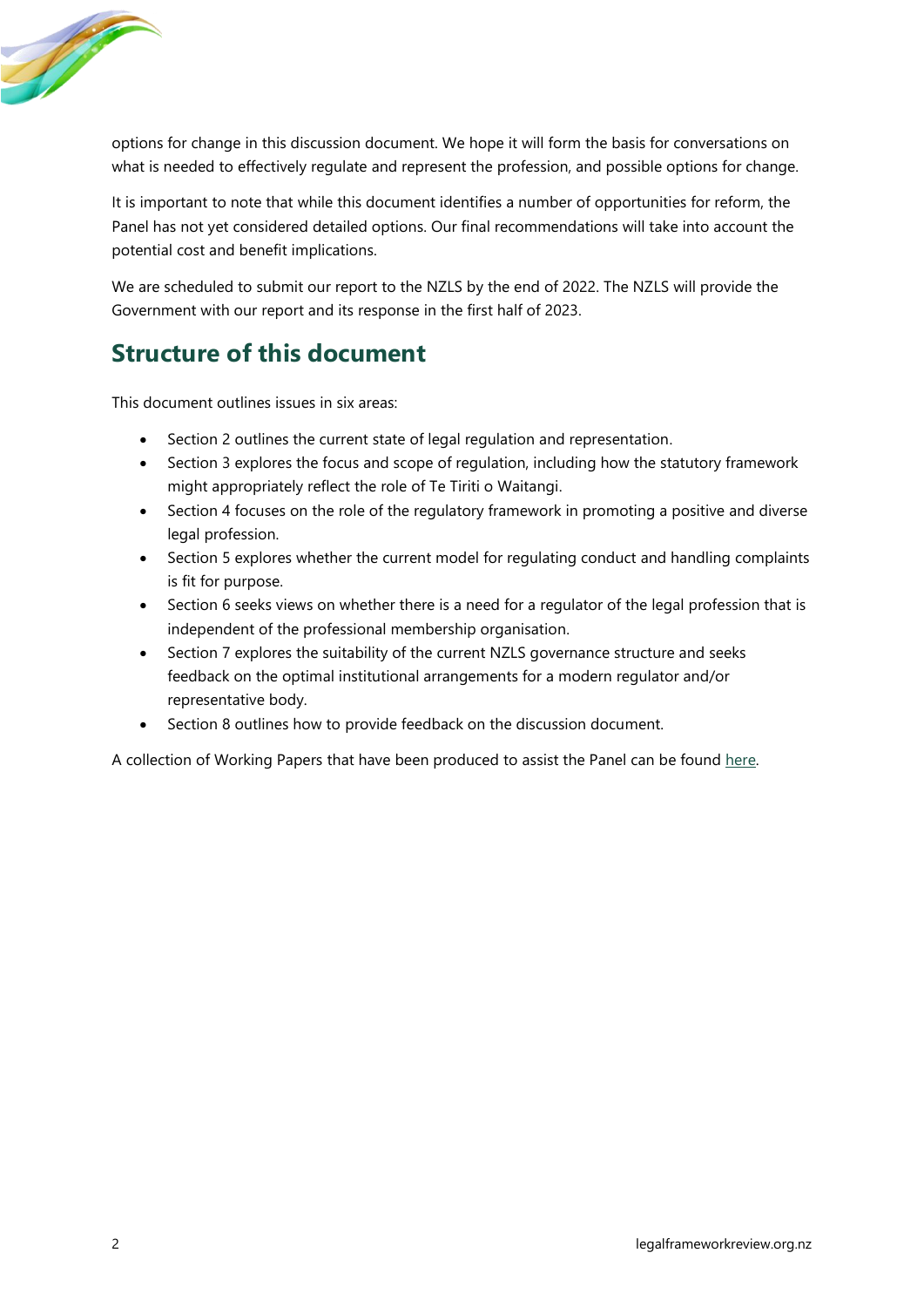

# <span id="page-6-0"></span>**2. What is the current role of the New Zealand Law Society | Te Kāhui Ture o Aotearoa?**

Under the Act, the NZLS is both a regulatory body, with a duty to the community, and a representative body, with a duty to its members.

The NZLS has 155 staff, including 75 regulatory staff, 48 representative staff, and 32 support staff. The NZLS is heavily reliant on the numerous volunteers who commit significant time to work in Standards Committees, Practice Committees, law reform committees, and in the Society's sections, branches and groups.

In 2022 there were over 16,000 lawyers with practising certificates issued by the NZLS, up from 11,223 practising lawyers in 2010.

Over the past three years the NZLS has received on average \$22 million p.a. for its regulatory functions (from fees and levies on the profession) and \$8 million p.a. for its membership services (from other income). The significant growth in the number of practising lawyers has resulted in a decrease in the regulatory costs for individual lawyers. Despite increases over the past two years, in real terms the practising fee (\$1,290 in 2022) has declined by 12 per cent since 2010.

### **Regulatory functions**

The NZLS' regulatory functions include issuing practising certificates and maintaining a register of the persons who hold practising certificates, setting practice rules and CPD requirements, managing the Lawyers Complaints Service, instituting disciplinary prosecutions, and advising on law reform. The NZLS maintains three staffed libraries (and 33 kiosks for online access) for practitioners and funds significant wellbeing initiatives under its Practising Well programme – all funded as part of regulatory services. There is also an NZLS inspectorate with responsibilities for monitoring compliance with lawyers' trust account responsibilities.

Lawyers fund the costs associated with regulating legal services through the annual practising fee. Lawyers also incur a levy set by the NZLS to fund the independent Legal Complaints Review Officer.

### **Representation of lawyers**

As a membership organisation the NZLS seeks to advocate on behalf of the profession, promote collegiality, communicate with the profession on issues of importance, and promote CPD (with its subsidiary NZLS CLE Ltd specialising in legal education).

Membership of the NZLS is voluntary and lawyers with a practising certificate can become members at no charge. The NZLS membership services are funded via its sections (specialist groups that charge membership fees), conferences, training and investments.

A number of other legal membership bodies also play an important role in representing their members' (and others') interests, including Te Hunga Rōia Māori o Aotearoa (Te Hunga Rōia Māori), the Pacific Lawyers Association, NZ Asian Lawyers, the Auckland District Law Society, the Aotearoa Legal Workers' Union, various women lawyers' associations and many others.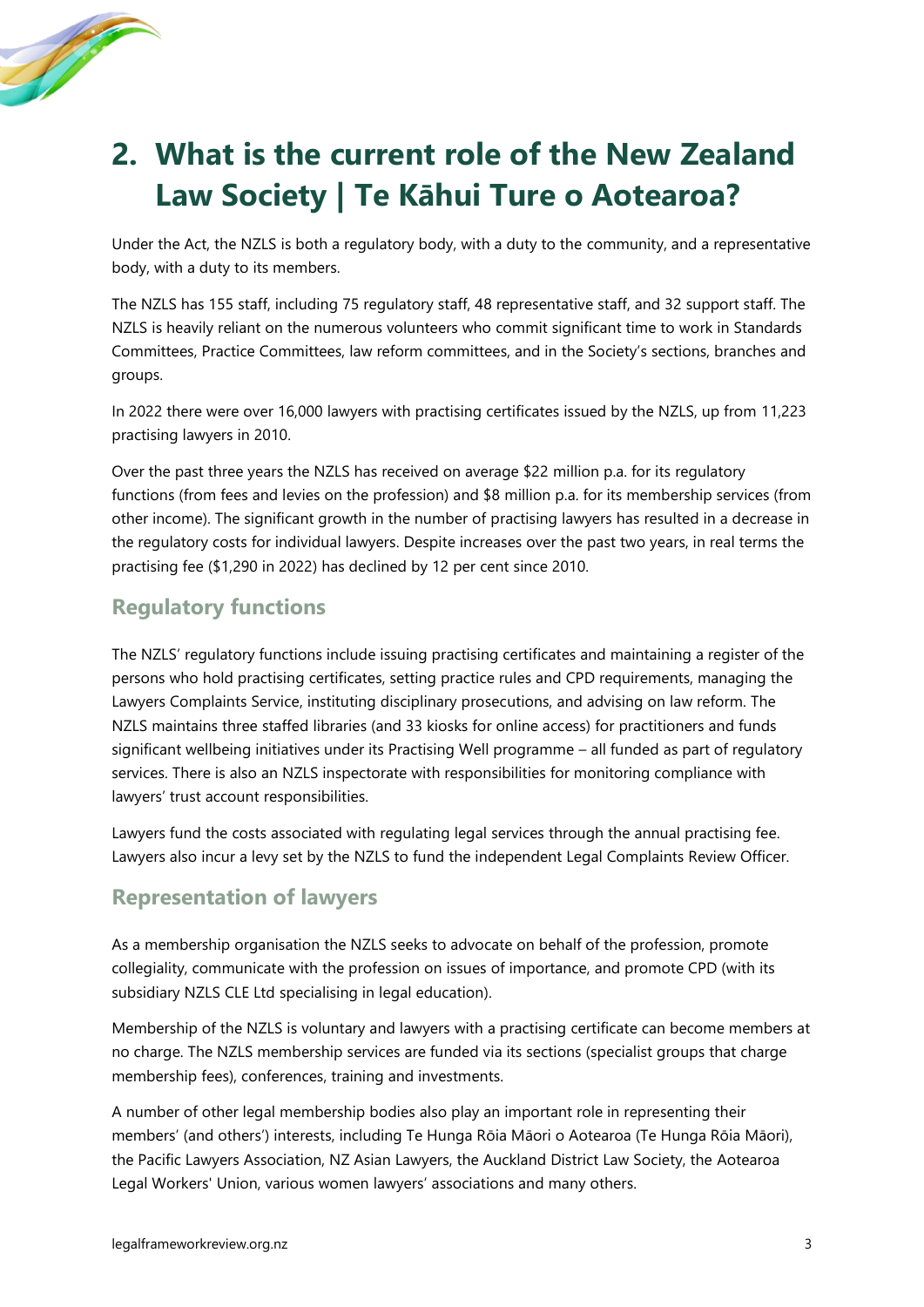

# <span id="page-7-0"></span>**3. What should be the focus and scope of regulation of the legal profession?**

#### *The current state: who can provide legal services?*

The vast majority of legal services in Aotearoa New Zealand can be provided by lawyers and nonlawyers. Anyone who wants to act as a lawyer, including practising in the 'reserved areas', must fulfil the requirements to obtain a practising certificate from the NZLS and be subject to regulation.

In addition to reserving areas of work for lawyers, the Act establishes a number of protected terms. It is an offence for someone without a practising certificate to describe themselves as a 'lawyer', a 'solicitor' or a 'barrister', among other terms. Non-lawyers are free, for example, to describe themselves as an 'advocate' or 'legal expert', as long as they do not offer services in reserved areas.

The Act grants the NZLS power to admit, regulate and discipline lawyers. Receiving a practising certificate confers a number of responsibilities on lawyers (such as the need to adhere to the Conduct and Client Care Rules) but also confers benefits not available to non-lawyers (including the protection of legal professional privilege, the commercial advantages and status of being able to use 'exclusive' protected terms, and the ability to provide services within reserved areas).

## **The statutory framework for regulation of the profession**

### **The purpose statement in the Act (s 3)**

#### Section 3(1) states the purposes of the Lawyers and Conveyancers Act 2006:

(a) to maintain public confidence in the provision of legal services and conveyancing services:

(b) to protect the consumers of legal services and conveyancing services:

(c) to recognise the status of the legal profession and to establish the new profession of conveyancing practitioner.

This purpose statement reflects a traditional consumer protection focus in regulation. However, we would welcome views on whether the purpose statement should also include a reference to upholding Te Tiriti o Waitangi.

This would signal the importance of Te Tiriti in the statutory framework for the regulation of lawyers and would bring it into line with other Acts establishing statutory bodies performing public functions. This change would have implications for other statutory bodies governed by the Act, including the Legal Complaints Review Officer, the Lawyers and Conveyancers Disciplinary Tribunal, the New Zealand Society of Conveyancers and the Council of Legal Education.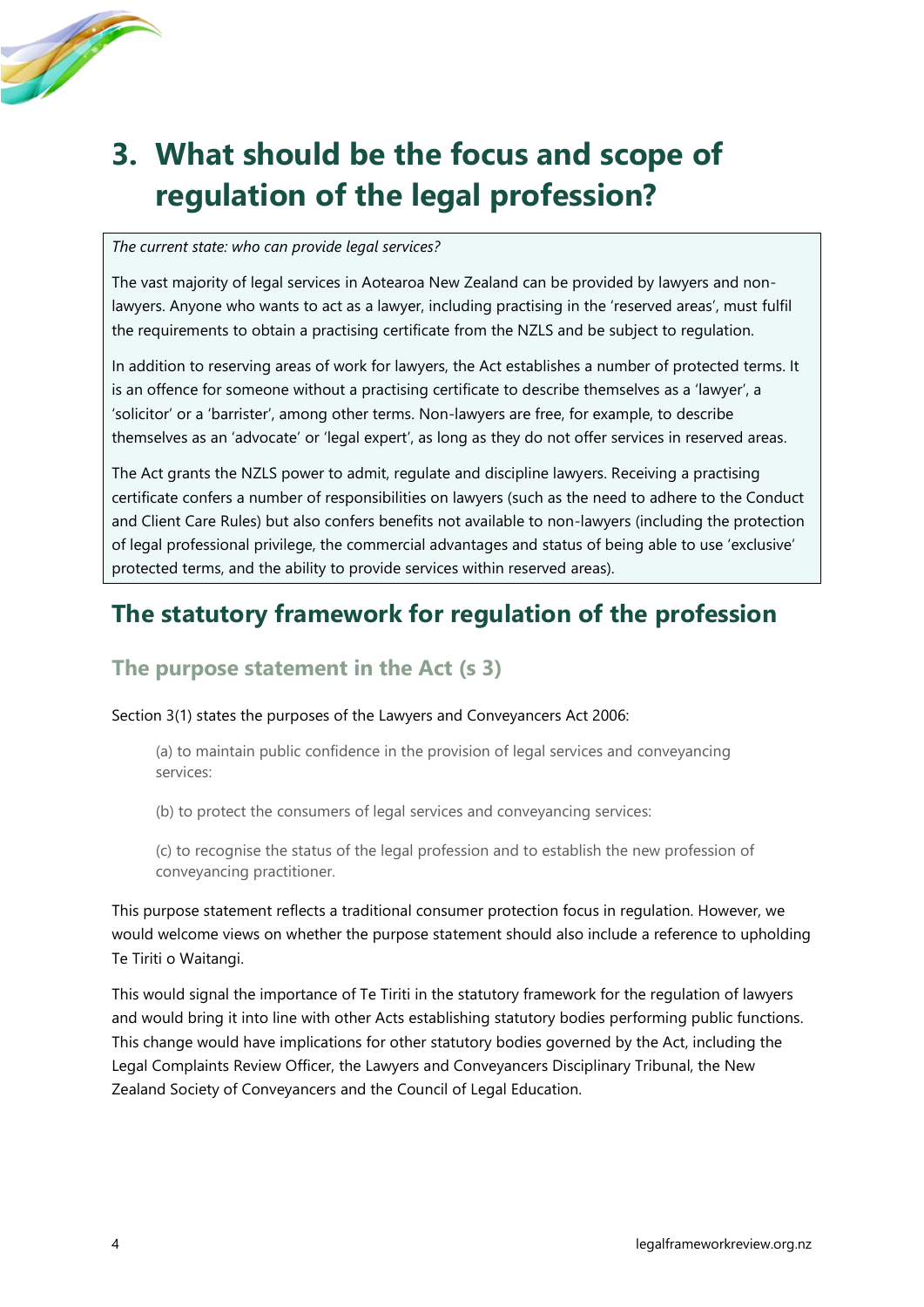

## **The fundamental obligations on individual lawyers (s 4)**

Lawyers are subject to four fundamental obligations under section 4 of the Act, including a broad obligation to 'uphold the rule of law and facilitate the administration of justice in New Zealand'. We would like to test through this Review whether there is a case to create a new obligation for lawyers to uphold the constitutional principles of Aotearoa New Zealand, including Te Tiriti o Waitangi, or whether the current 'rule of law' obligation is broad enough to encompass these principles.

A specific requirement on lawyers to uphold the country's constitutional principles, including Te Tiriti, could be a positive and modernising step for a profession that is increasingly recognising its bicultural foundations and placing greater weight on cultural competencies and training. We welcome views on this concept.

We note that in 2021 the Federation of Law Societies of Canada published its guiding principles for [fostering reconciliation.](https://flsc.ca/wp-content/uploads/2021/05/Guiding-Principles-for-Fostering-Reconciliation-2.pdf) This statement indicated that lawyers have a responsibility to expand their knowledge and understanding of indigenous perspectives and knowledge, and to take steps to ensure they are not contributing to the harms their indigenous clients experience when engaging with the justice system.

### **The objectives of the regulator**

The Act does not set out any objectives or any overarching principles to inform the NZLS in its decision-making. Given the wide discretion available to the NZLS when exercising its regulatory powers, there may be value in the statutory framework setting out the objectives of the regulator.

We welcome feedback on whether the legislation should establish regulatory objectives and what they might be. As an example, set out below are the regulatory objectives in the UK Legal Services Act 2007:

- protecting and promoting the public interest
- supporting the principle of the rule of law
- improving access to justice
- protecting and promoting the interests of consumers
- promoting competition in the provision of [legal] services
- encouraging an independent, strong, diverse and effective legal profession
- increasing public understanding of the citizen's legal rights and duties
- promoting and maintaining adherence to the professional principles.

Any regulatory objectives would need to be tailored for Aotearoa New Zealand and might include noting the increasing relevance of tikanga in the law and te reo.

- 1. Is there a need for a new purpose statement for the Act? What might the purpose statement include?
- 2. How should Te Tiriti o Waitangi be incorporated into the Act?
- 3. Should the statutory framework set out objectives for the regulator? If so, what should those objectives include?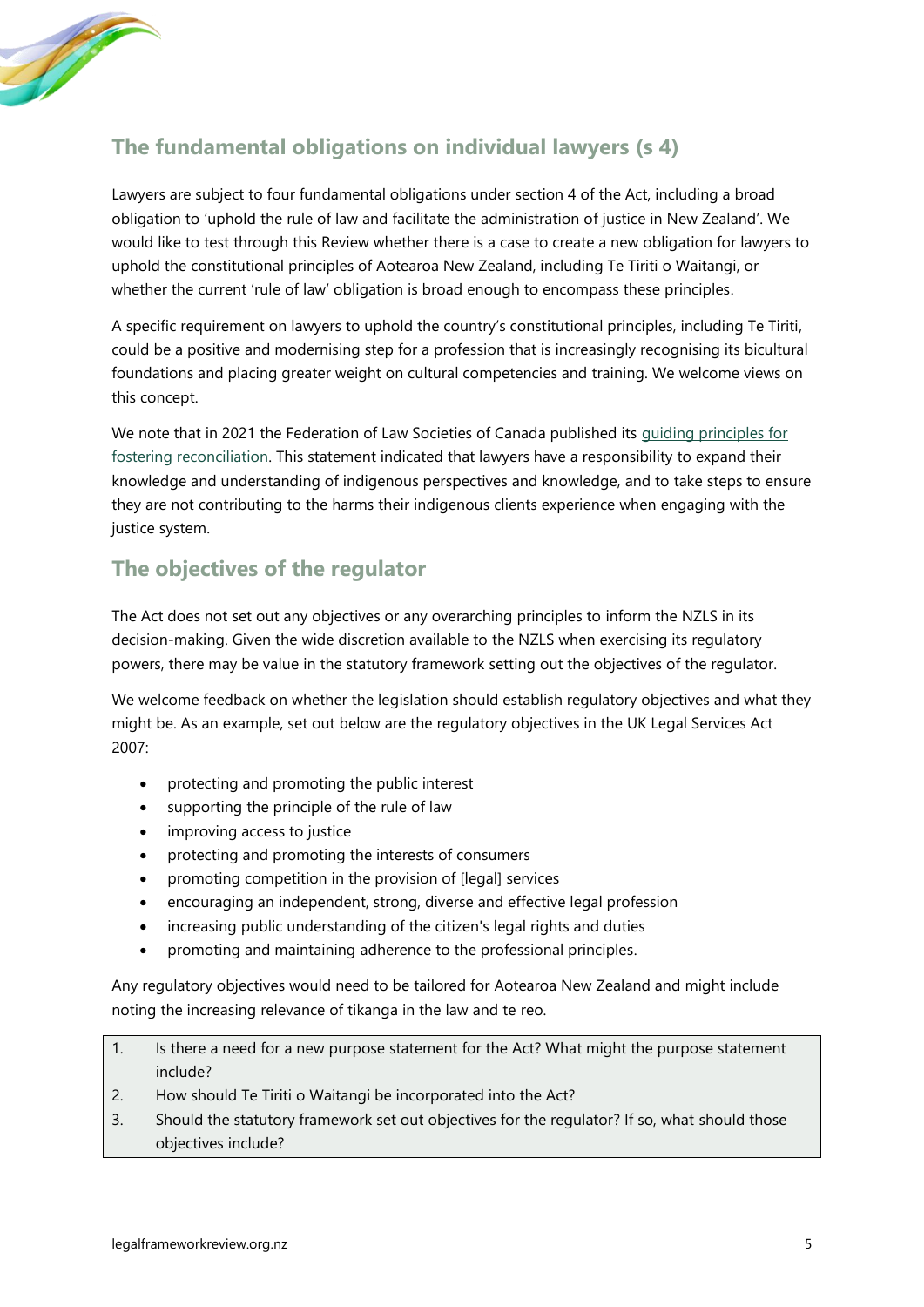

## **Which providers of legal services should be regulated?**

### **Why are lawyers regulated?**

There is a significant *risk of harm* if people receive poor quality legal advice and representation. There is usually an information asymmetry between buyers and sellers of legal services, since the average client is not well equipped to judge the quality of the service being provided. Incompetent lawyers cause harm to clients.

A second, broader *public interest* factor also applies. Society as a whole has an interest in people getting good legal advice and representation. There is also a significant public interest in ensuring that lawyers facilitate the rule of law.

As noted above, only a very small portion of legal activity is currently reserved for lawyers, primarily pertaining to proceedings before Courts and Tribunals.<sup>1</sup> The rationale for reserving this activity for lawyers is that these services are critical to the rule of law and the administration of justice.

Anyone can provide legal services outside of these reserved areas of work, including lawyers and nonlawyers. However, if someone holds themselves out to be a lawyer (or uses another protected term) then they must have a practising certificate – which brings them within the NZLS' regulatory powers. Lawyers can also undertake conveyancing and provide immigration advice without having to comply with the sector-specific rules that govern other professionals in those areas.

#### **Potential issues with the current model**

The implications of the current model include:

- While lawyers and non-lawyers are both able to provide legal services, only lawyers are subject to regulatory oversight and regulatory costs, and have professional responsibilities. Do consumers of unregulated legal services require any protection beyond consumer protection laws?
- The current regulatory framework (with its origins in self-regulation) is not risk-based<sup>2</sup> or focused on consumer outcomes. The entire legal profession faces the same regulatory burden and costs, despite the fact that only some lawyers offer services in the important 'reserved areas'. Similarly, the regulatory framework ignores the fact that consumers of legal services receive very different regulatory protection depending on whether their provider holds themselves out as a 'lawyer'.
- In-house lawyers comprise nearly 30 per cent of the profession (in the public and private sectors) but only generate 4 per cent of complaints to the NZLS. They do not provide legal advice to consumers, yet still bear the regulatory burden of this regime.
- While the Act focuses on the regulation of the legal profession rather than legal services, it enables the NZLS to regulate the conduct of non-lawyers in certain instances. For example, the

<sup>&</sup>lt;sup>1</sup> Section 6 of the Act, definition of 'reserved areas of work'.

<sup>&</sup>lt;sup>2</sup> Modern regulation has moved away from a 'one size fits all' approach to a more tailored approach where the nature of regulatory obligations reflects the risks associated with the activity in question.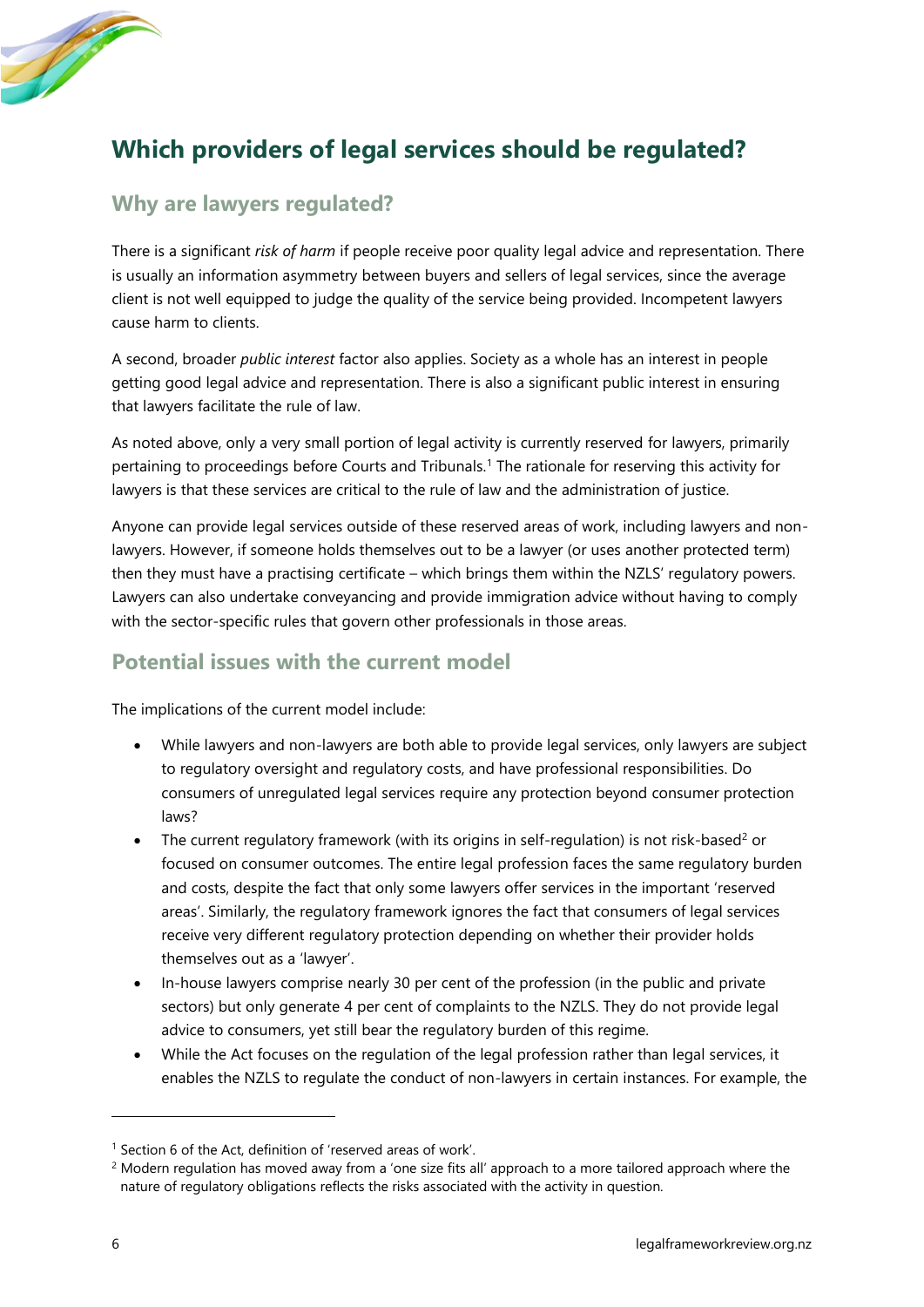

NZLS can regulate the activities of individuals who are employed by lawyers or incorporated firms, such as legal executives (s  $121$ ).<sup>3</sup>

The fact that both lawyers and unregulated non-lawyers can provide most legal services in Aotearoa New Zealand calls into question whether a framework that regulates only individuals who use 'protected terms' is fit for purpose. It is also likely that the use of technology (websites and AI) will enable the market for unregulated legal services to expand considerably in the future, so regulating only lawyers may become less relevant for consumers.

Unregulated providers of legal services are not required to meet any training or qualification standards, and are not subject to professional responsibilities that typically protect clients (eg, pertaining to conflicts of interest and legal professional privilege). There is no professional body for clients to complain to and seek redress for poor conduct, apart from proceedings before the Disputes Tribunal and Courts. Some possible areas of heightened risk to consumers include:

- Employment advocates: we are aware of  $\frac{claims}{$  from consumers and judges that the performance of some employment advocates is substandard and that some consumers suffer very negative outcomes.
- Paid McKenzie friends: it is foreseeable that self-represented litigants will increasingly rely on McKenzie friends (someone who attends Court to support a litigant), particularly given concerns about access to justice, the cost of going to Court and the high threshold for legal aid. While McKenzie friends play an important role, there is a growing trend in Aotearoa New Zealand and overseas for individuals/firms to specialise in this area and seek payment for their services.
- The current model may create an incentive for legally trained individuals (including enrolled barristers and solicitors and previously disbarred lawyers) to deliberately avoid regulatory scrutiny by choosing not to seek a practising certificate.

Any move to extend regulation to better protect consumers of legal services would need to consider potential adverse effects of reducing competition.

## **Approaches overseas to the regulation of legal services**

Aotearoa New Zealand is within the mainstream internationally in regulating lawyers rather than all providers of legal services.

Our model is similar to that in England & Wales, where both the [Competition Markets Authority](https://assets.publishing.service.gov.uk/media/5fd9e53cd3bf7f40ccb335e1/Legal_Services_Review_-_Final_report.pdf) (CMA) and a recent [independent review](https://www.ucl.ac.uk/ethics-law/sites/ethics_law/files/irlsr_final_report_final_0.pdf) have outlined concerns with the way that legal services regulation focuses on professional titles and reserved activities, rather than the risk profile of the activities being undertaken. The CMA notes that this approach has the potential to restrict competition and may lead to unnecessary costs for some legal services – and that it creates a 'regulatory gap' where users of unregulated legal providers are unaware of the risks and lack of protection they face.

<sup>&</sup>lt;sup>3</sup> 3% of the complaints the NZLS is asked to resolve are about non-lawyers.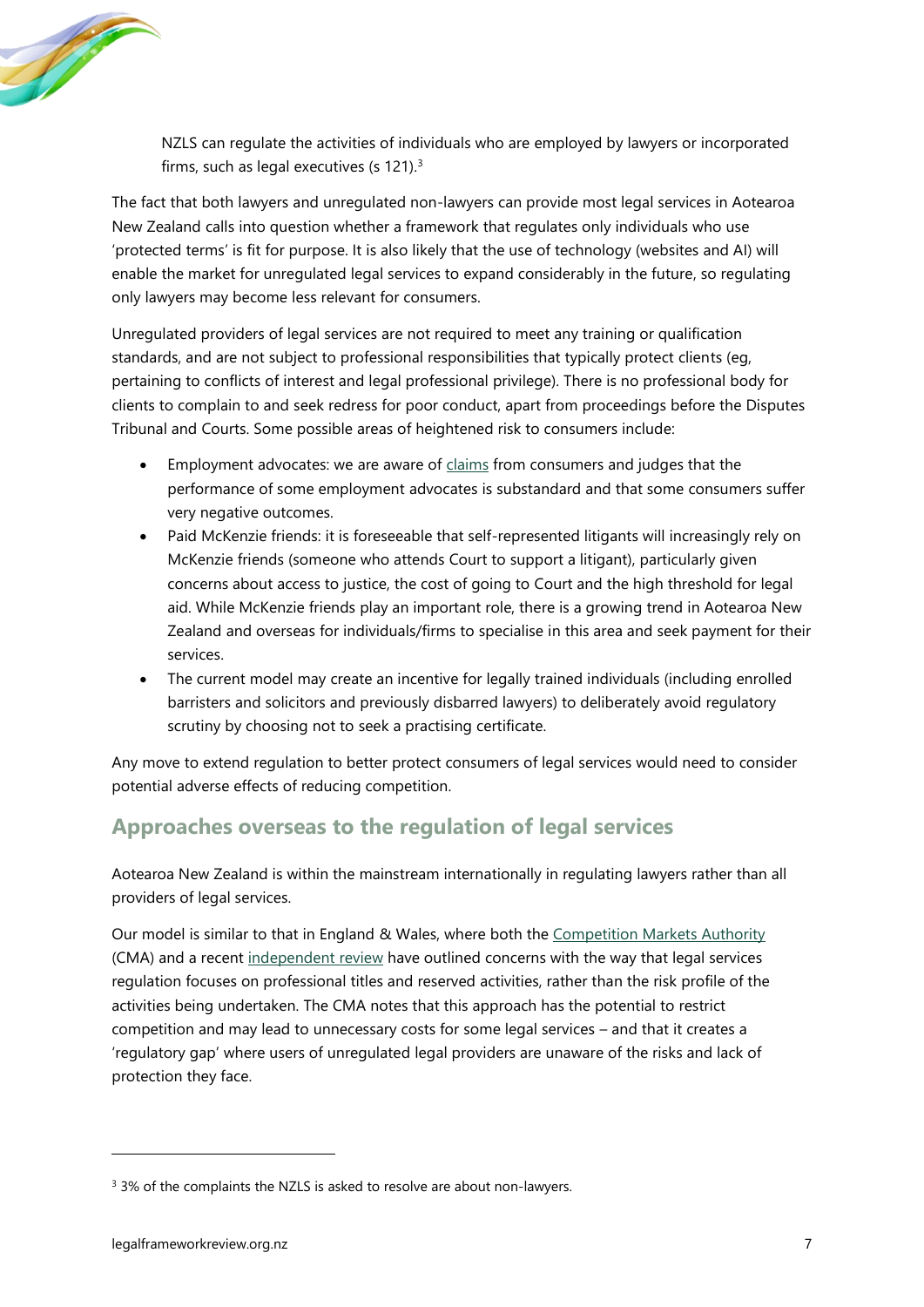

A table summarising the approaches adopted internationally to regulating lawyers can be found [here.](https://legalframeworkreview.org.nz/wp-content/uploads/2022/06/WP1-table-of-international-regulatory-approaches.pdf)

## **Potential models for the scope of regulation**

High-level options to address the current differing protections for consumers of legal services include:

- 1. **No change**: accept that lawyers will be subject to additional regulatory costs (which offers professional and competitive advantages) and that consumers may occasionally suffer negative outcomes from accessing unregulated legal services, for which they will have to seek redress through consumer protection laws.
- 2. **Tailor the scope of the current regulatory framework** (while maintaining the current structure of 'reserved areas' and 'regulated services') by either:
	- a. extending the scope of reserved areas of work noting that extending the list of services that can only be undertaken by lawyers may have adverse consequences on the competitive market and the prices charged to consumers, or
	- b. limiting the regulation of lawyers to reserved areas of work noting that such a significant deregulatory move may dilute the professional responsibilities of lawyers, lead to negative outcomes for consumers and create significant confusion.
- 3. **Create a parallel 'light-touch' regime for specific categories of legal services provided by non-lawyers:** create a statutory power that could be used to require the providers of specific high-risk legal services to comply with aspects of the regulatory framework. The obligations would not be as comprehensive as those applying to lawyers but could, for example, include a mandatory public register and require participation in a complaints scheme.
- 4. **Regulate all providers of legal services**: require the registration and regulation of all 'providers of legal services', whether legally qualified or not. The nature of regulatory obligations would vary depending on the degree of risk to the public interest or to consumers (particularly those who are vulnerable). Higher-risk legal services would attract additional regulatory requirements, while lower-risk areas could be subject to less prescriptive regulatory requirements (such as only being subject to a complaints regime). Professional titles would remain protected and could be a prerequisite for certain higher-risk areas of work.
- 4. Are the reserved areas for lawyers appropriately defined?
- 5. Are there instances where consumers are likely to suffer adverse outcomes from using unregulated providers of legal services?
- 6. Should the focus of the Act on regulating the activities of lawyers be broadened to include providers of legal services more generally?
- 7. Should regulatory obligations vary depending on the degree of risk from the type of legal service?

## **Regulating business structures**

The Act is very restrictive about the business structures that lawyers are permitted to use. These restrictions reflect a belief that the profit-oriented motives of non-lawyer owners might undermine the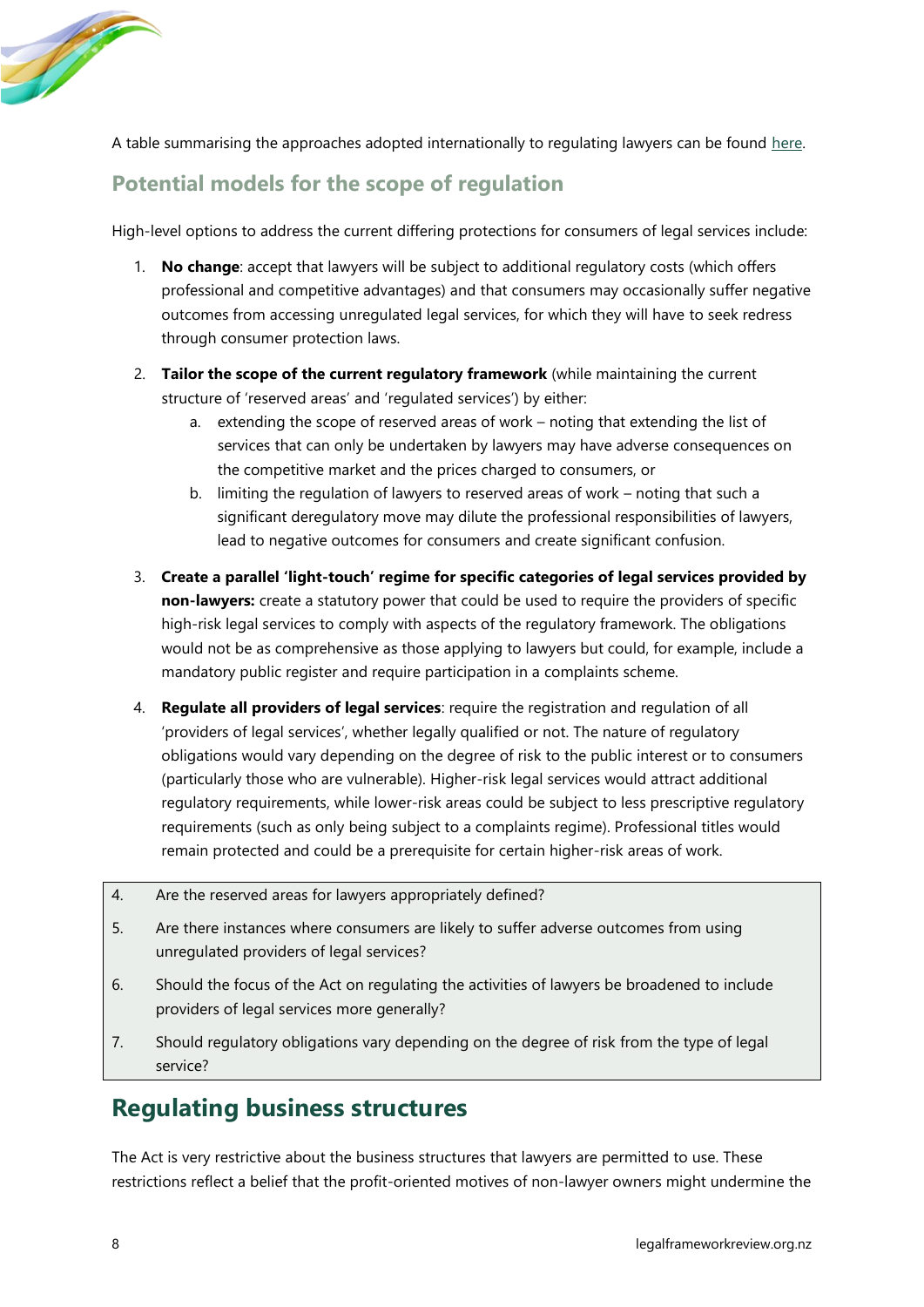

professional responsibilities of lawyers within a practice – including their independence, their duty to the client, confidentiality obligations, and conflict of interest protections.

These restrictions mean that Aotearoa New Zealand is increasingly out-of-step with how lawyers overseas are regulated. This may be reducing the opportunity for investment and inhibiting the development of innovative practices and potentially better outcomes for consumers.

### **The use of alternative business structures**

Most law firms in Aotearoa New Zealand operate with a partnership structure. The Act permits incorporated law firms, but only in narrow circumstances. The Act essentially prevents anyone other than actively involved lawyers from holding shares or being a director in the firm.

Alternative business structures (ABSs) permit investment and shareholding in incorporated law firms by persons other than lawyers. They have the potential to provide firms with flexibility in structuring their business arrangements, facilitate external investment and encourage entry by new providers. ABSs can provide greater choice, higher quality and lower costs for consumers.

Many jurisdictions allow various forms of incorporation, including England & Wales, Scotland, Ireland, New South Wales and Victoria. The use of ABSs is also typically accompanied by direct regulation of the entities themselves as well as the lawyers within them, to ensure the duties of legal service providers are being met.

8. Should the Act allow law firms to use alternative business structures that permit ownership, management and investment by persons other than lawyers?

### **The role for multidisciplinary practices**

Barristers and solicitors in Aotearoa New Zealand are prohibited from entering into a partnership with a member of another profession, such as an accountant, while holding themselves out as a lawyer.

A multidisciplinary structure is increasingly common overseas. It allows lawyers to come together with non-lawyers and offer clients a 'one stop shop' for a range of professional services. The most common combinations are law firms offering tax, consulting and forensic services, or accounting firms offering legal services. The multidisciplinary structure enables the sharing of profits, risk and information with non-solicitors.

9. Should the Act permit multidisciplinary practices, where lawyers can enter into a partnership with non-lawyers?

### **Regulating entities as well as individuals**

Regulation of legal services has traditionally been aimed at individual practitioners. The move by the NZLS in [2021](https://www.lawsociety.org.nz/professional-practice/rules-and-maintaining-professional-standards/responsibilities-of-the-designated-lawyer/) to require law practices (including barristers' chambers) to nominate a designated lawyer to report on conduct issues within the practice was a step towards a form of entity regulation, but the obligations and potential sanctions still attach to the individual lawyer.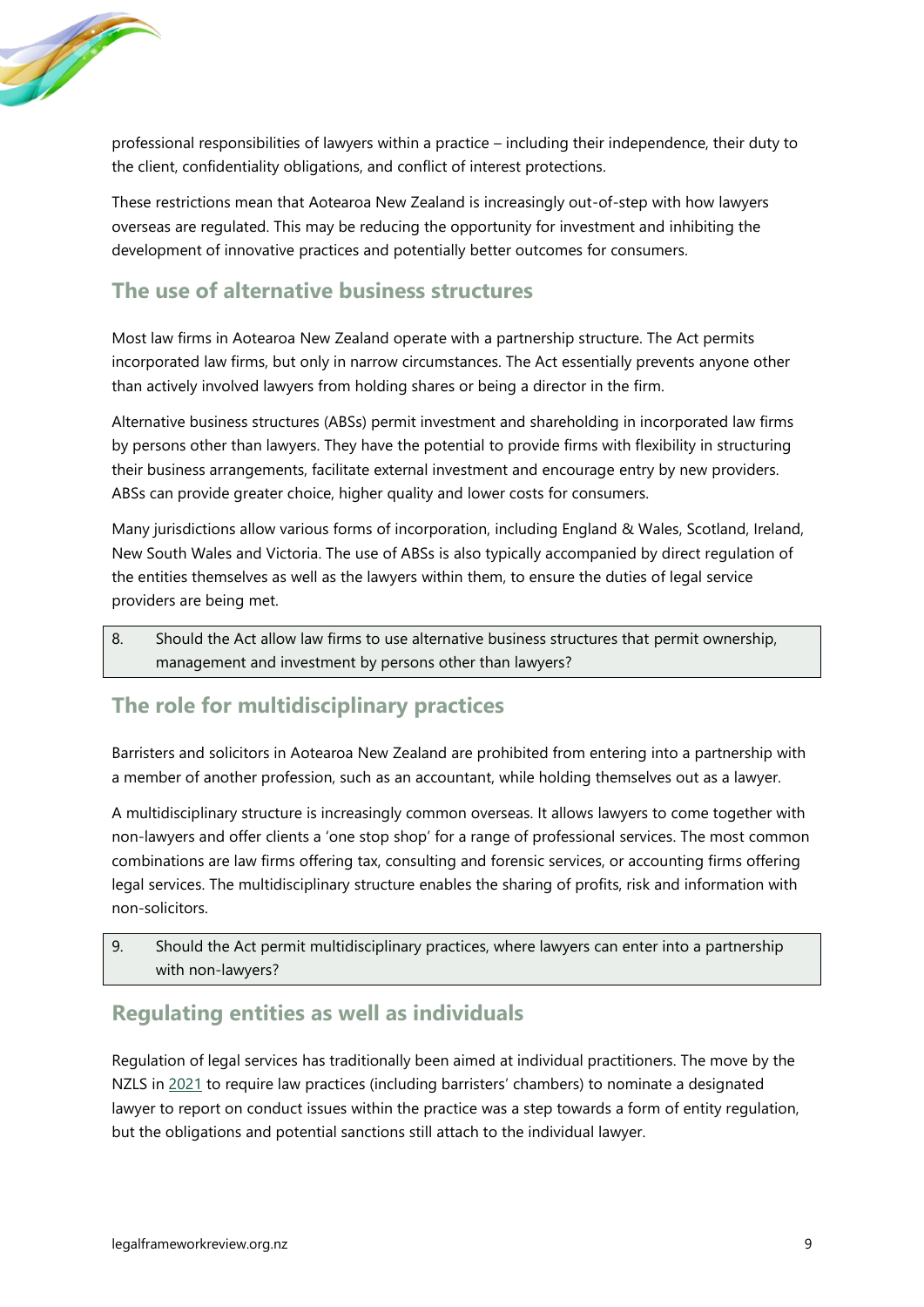

Entity regulation broadens the focus of professional regulation to include obligations on both the individual and the legal practice they are employed by or own.

Direct regulation of legal practices occurs in Australia (NSW, Victoria) and England & Wales and typically involves setting outcomes for practices to achieve, rather than prescriptive rules. The objective is often to entrench an ethical infrastructure within the firm and incentivise firms to offer services of high quality and protect consumer interests, and – just as importantly – enable law firms to be held accountable by the regulator if they fail to protect their staff.

10. Should entities providing legal services be directly regulated, in addition to individual lawyers?

## **The appropriateness of regulatory tools**

The Act confers a number of regulatory powers on the NZLS, but it does not have powers to respond quickly when concerns arise with a practising lawyer.

The power to compel a lawyer to do something (eg, to undertake further training) sits with the 22 autonomous Standards Committees rather than the NZLS Executive. This decentralised authority can only be used if a Standards Committee determines there has been unsatisfactory conduct or if the threshold has been met for the Standards Committee to intervene in a legal practice, which is primarily used to protect clients' funds (s 163).

We would welcome feedback on whether the NZLS Executive (or future regulator) should have a broader set of regulatory tools, including powers to direct lawyers to take specific actions. We are particularly interested in whether there should be the ability to address lower-level concerns before they give rise to concerns about fitness to practise (eg, mental health concerns, concerns about competence, inadequate supervision arrangements). Other New Zealand regulators, such as the Medical Council, have statutory powers to undertake a competence review or place a practitioner under conditions intended to support a safe return to practice after a required health examination. Such powers do not have disciplinary focus and are both protective of consumers and supportive of practitioners.

11. What additional regulatory tools should be available to the regulator?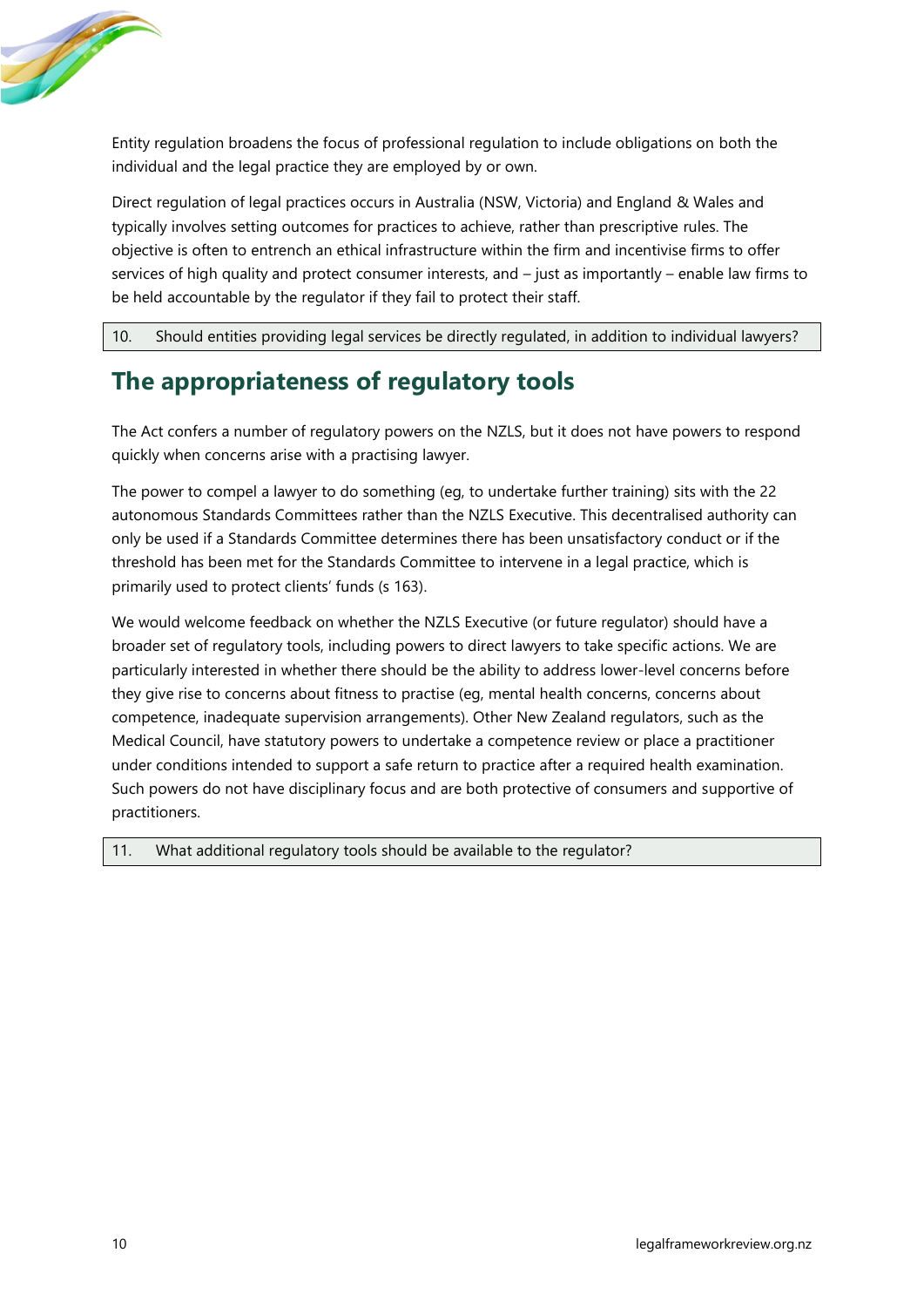

# <span id="page-14-0"></span>**4. How best to promote a positive and diverse culture within the legal profession?**

A key focus for the Review is how the regulator can promote a healthy culture within the legal profession. This requires considering the role of the regulator in promoting a welcoming and inclusive legal profession that reflects the diversity of the community it serves, encourages good conduct and supports the mental health and wellbeing of lawyers.

## **Promoting inclusion and diversity within the profession**

The make-up of the legal profession in Aotearoa New Zealand has changed greatly in recent years, with growing numbers of women, Māori, Pacific peoples, Asian lawyers and people from ethnic minorities entering the profession. There is growing recognition of the importance of welcoming Rainbow and gender diverse people in workplaces. A diverse and inclusive profession with a healthy work culture is essential for ensuring the legal profession is able to attract and retain lawyers and effectively serve a broad range of communities.

However, there are still significant barriers to admission, progression and retention within the legal profession for certain groups of lawyers. These barriers are particularly marked for women, Māori, Pacific peoples, Asian lawyers and disabled lawyers. It is difficult to avoid the conclusion that parts of the profession have not moved with the times, and that significant changes are needed if the profession is to better reflect and serve the diverse population of Aotearoa New Zealand.



Table 1: Ethnic make-up of the legal profession [\(2021\)](https://www.lawsociety.org.nz/assets/About-Us-Documents/Annual-Reports/Snapshot-of-Legal-Profession/Snapshot-of-the-New-Zealand-Legal-Profession-2021.pdf)<sup>4</sup>

<sup>4</sup> Some lawyers may identify with more than one ethnicity.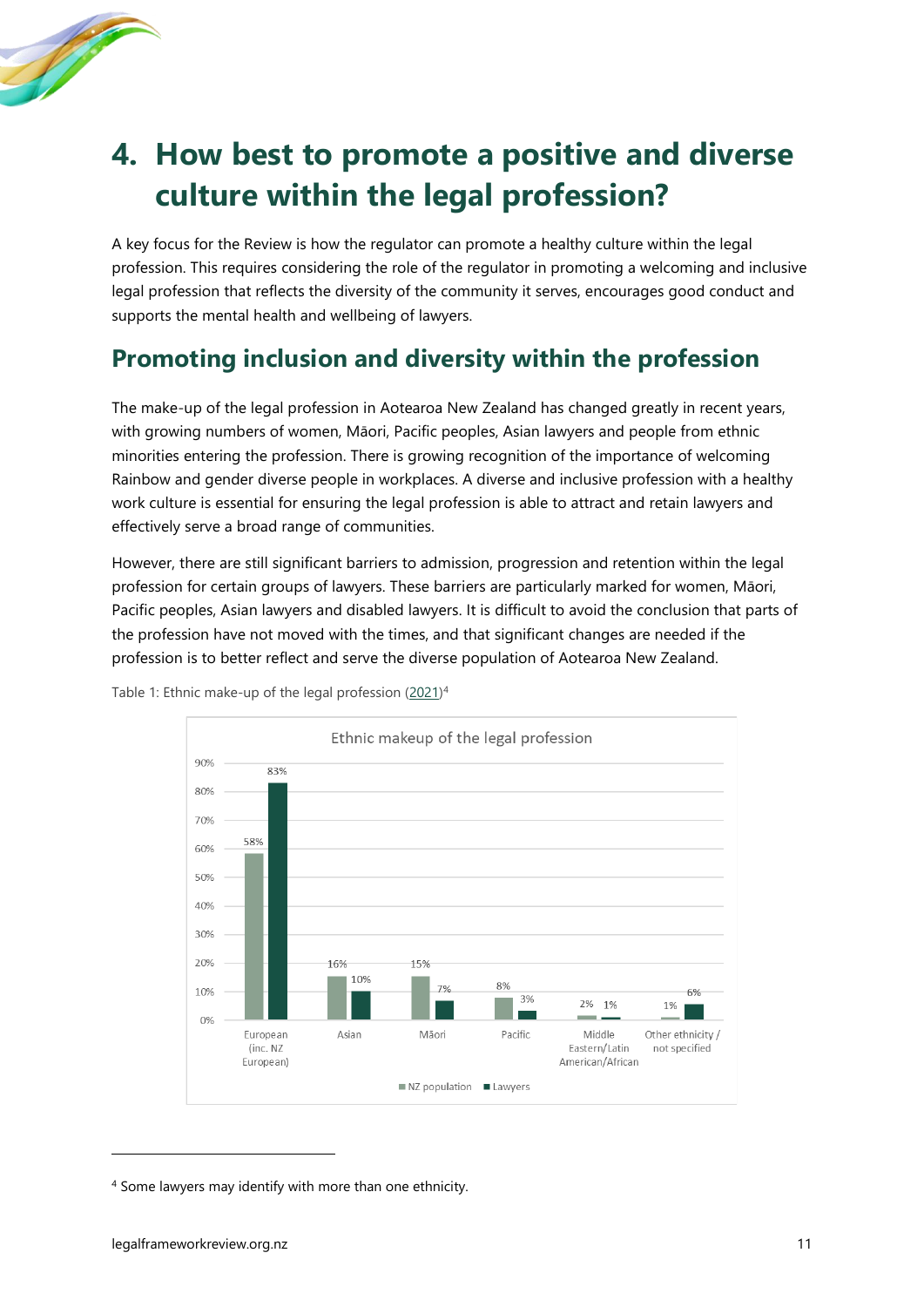

A significant contributor to the lack of diversity within the legal profession is the pipeline into the profession. Law students from low-decile schools are under-represented at law schools and the challenges of [social mobility](https://www.ourwordsmatter.co.nz/post/social-mobility-why-it-matters-in-our-workplaces) mean that a career in the law is not an option or even a consideration for many.

Examining the data in detail makes it clear that more needs to be done to promote inclusion and diversity within the profession. For example:

- Women are significantly under-represented in senior roles. Although women make up 61 per cent of lawyers in multi-lawyer firms, they comprise only 39 per cent of partner and director roles.
- There have been very few Māori Queen's Counsel (QC) and only 25 per cent of current QCs are women.
- No Pacific lawyer has been appointed to any senior Court (High Court, Court of Appeal and Supreme Court) and there has only been one appointee of Asian descent.
- As of [October 2021,](https://www.rnz.co.nz/news/is-this-justice/452992/not-a-single-maori-crown-prosecutor-in-christchurch-gisborne-whanganui) Crown Solicitor firms in urban centres such as Christchurch, Gisborne and Whanganui had no Māori Crown prosecutors.
- There is a lack of reliable data on disabled lawyers. In a [longitudinal](https://www.canterbury.ac.nz/media/documents/research/s1403-the-making-of-lawyers.pdf) study, only 7 per cent of law students reported having a disability, yet 1 in 4 New Zealanders have a disability.

A diverse legal profession is likely to have positive impacts on [firm performance,](https://www.mckinsey.com/featured-insights/diversity-and-inclusion/diversity-wins-how-inclusion-matters) to be less tolerant of unacceptable behaviour and better placed to meet community expectations. One example of the impact that a lack of diversity can have is highlighted by a [report](https://www.lawfoundation.org.nz/wp-content/uploads/2019/11/2019_46_6_RESEARCH-REPORT-Embargoed-till-8am-18th-Nov-2019.pdf) from the Superdiversity Institute, which notes that many Asian communities are currently facing access-to-justice issues, in part because of the lack of cultural understanding and language barriers between individuals and their lawyers and the Courts.

## **A focus on diversity overseas**

The NZLS has taken steps to improve gender equality, including inviting organisations to sign up to a [Gender Equality Charter](https://www.lawsociety.org.nz/professional-practice/diversity-and-inclusion/women-in-the-legal-profession/gender-equality-charter/) and a Gender [Equitable Engagement and Instruction Policy.](https://www.lawsociety.org.nz/professional-practice/diversity-and-inclusion/women-in-the-legal-profession/gender-equitable-engagement-and-instruction-policy/#:~:text=The%20Law%20Society%20and%20New,proceedings%20and%20other%20contentious%20matters) [Examples](https://legalframeworkreview.org.nz/wp-content/uploads/2022/06/WP6-diversity-and-inclusion.pdf) from regulatory/representative bodies overseas suggest that more can be done to promote diversity within the legal profession:

- Legal regulators in England & Wales have a statutory regulatory objective to 'encourage an independent, strong, diverse and effective legal profession'.
- The Solicitors Regulation Authority in England & Wales is using transparency as one means to create change, including by publishing data on ethnicity pay gaps and levels of diversity within the profession (including data on characteristics that can be broken down by position within law firms, age, sex, ethnicity, parental qualification/occupation).
- The American Bar Association has established a Diversity and Inclusion Center that provides resources and develops initiatives to eliminate racial bias and enhance diversity and inclusion within the legal system.
- Other legal representative bodies have established formal mechanisms to promote diversity, including the Law Society of England & Wales (which funds networks for women lawyers, LGBT+ lawyers, ethnic minority lawyers and lawyers with disabilities) and the Law Institute of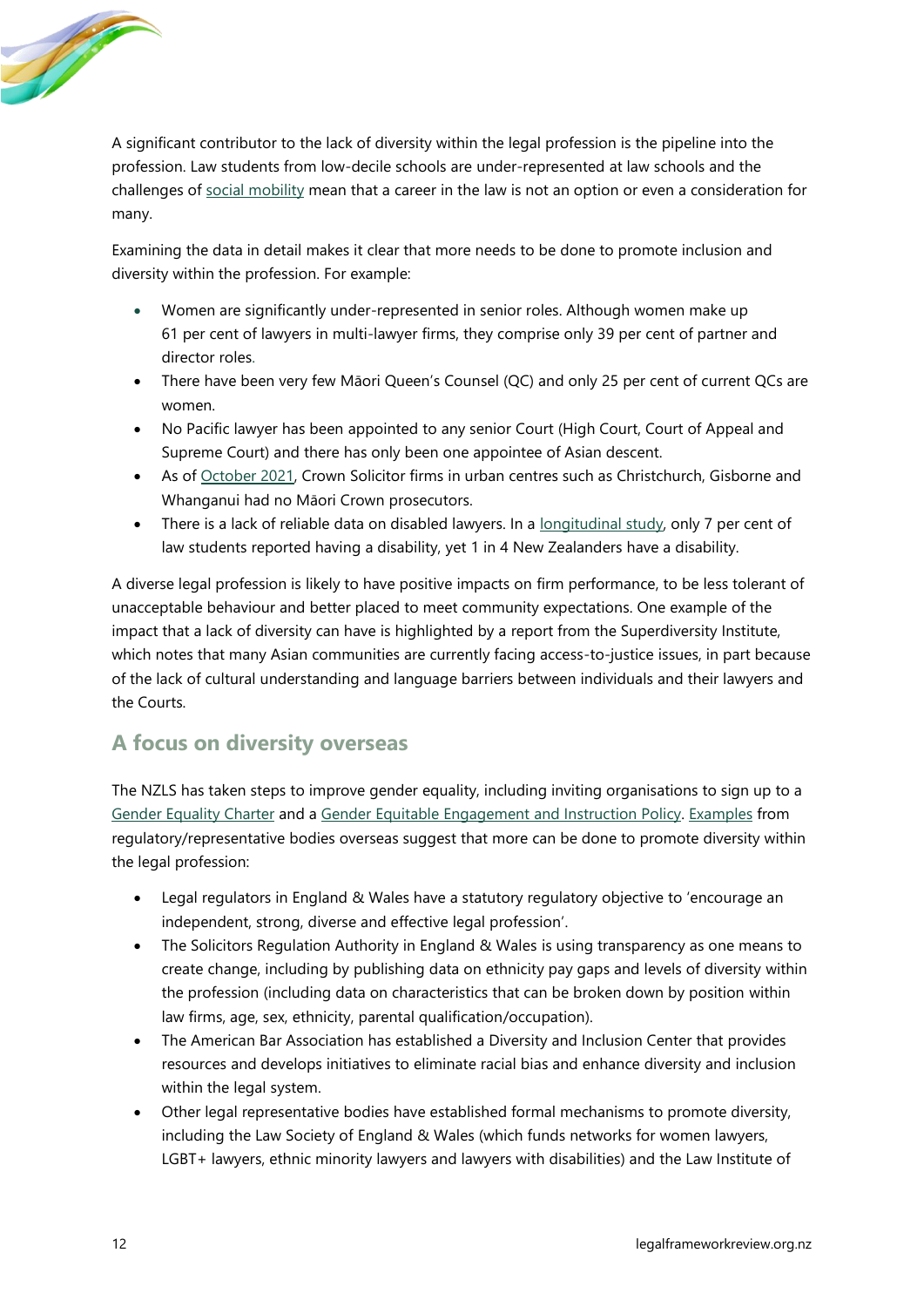

Victoria, which has a permanent diversity committee tasked with increasing and promoting diversity in the profession.

- 12. What steps are needed to improve diversity and promote a culture of inclusion within the legal profession?
- 13. Does the regulator need additional tools to help improve diversity (eg, the ability to require firms over a certain size to publicly report on the gender and ethnicity of partners)?

## **Promoting good conduct and a positive culture**

## **A renewed emphasis on promoting good conduct**

The [report](https://www.lawsociety.org.nz/assets/News-and-publications-documents/Other-Reports/Report-of-the-NZLS-Working-Group-December-2018.pdf) of the NZLS Working Group chaired by Dame Silvia Cartwright examined in detail the impact of inappropriate workplace behaviour within the legal profession and options for preventing such conduct, improving reporting requirements, and ensuring that complaints and disciplinary procedures are fit for purpose.

As a result of the review the NZLS made extensive changes to its rules in 2021 to help promote wellbeing and a positive culture, and to improve conduct within the profession, including:

- clearer conduct standards and rules to prohibit victimisation
- requiring law practices to have effective policies and systems in place to prevent and protect all persons engaged or employed by the practice from unacceptable conduct
- new reporting requirements on law practices where the NZLS must be notified by a designated lawyer about inappropriate conduct, with annual filing obligations
- lawyers having a duty to report to the NZLS if they have reasonable grounds to suspect that another lawyer may have engaged in misconduct.

## **A focus on health and wellbeing**

Recent surveys in Aotearoa New Zealand and worldwide have found that lawyers often experience negative wellbeing effects at work, for example, through stress, time pressures and bullying and harassment. The [2018 Legal Workplace Environment Survey](https://www.lawsociety.org.nz/news/lawtalk/issue-919/the-2018-legal-workplace-environment-survey/) also found strong associations in the legal profession between the frequency of bullying behaviours and poor work culture. Of concern is that the majority of those who experience inappropriate conduct or have mental health concerns do not report the behaviour or seek help, often due to fear of negatively impacting their career.

The NZLS has a number of initiatives in place to support lawyers through the Practising Well programme. This includes a recently established support service, Law Care 0800 line, for lawyers seeking personal support as a result of bullying, harassment or other unacceptable behaviour. It also offers free counselling services to lawyers, and a National Friends Panel provides an avenue for lawyers to discuss practice issues on a confidential basis with other lawyers.

Currently, the NZLS has limited regulatory powers to address broader mental health concerns within the profession and at specific firms. Broader regulatory powers and a shift to entity-based regulation would enable the regulator to respond more effectively to such concerns.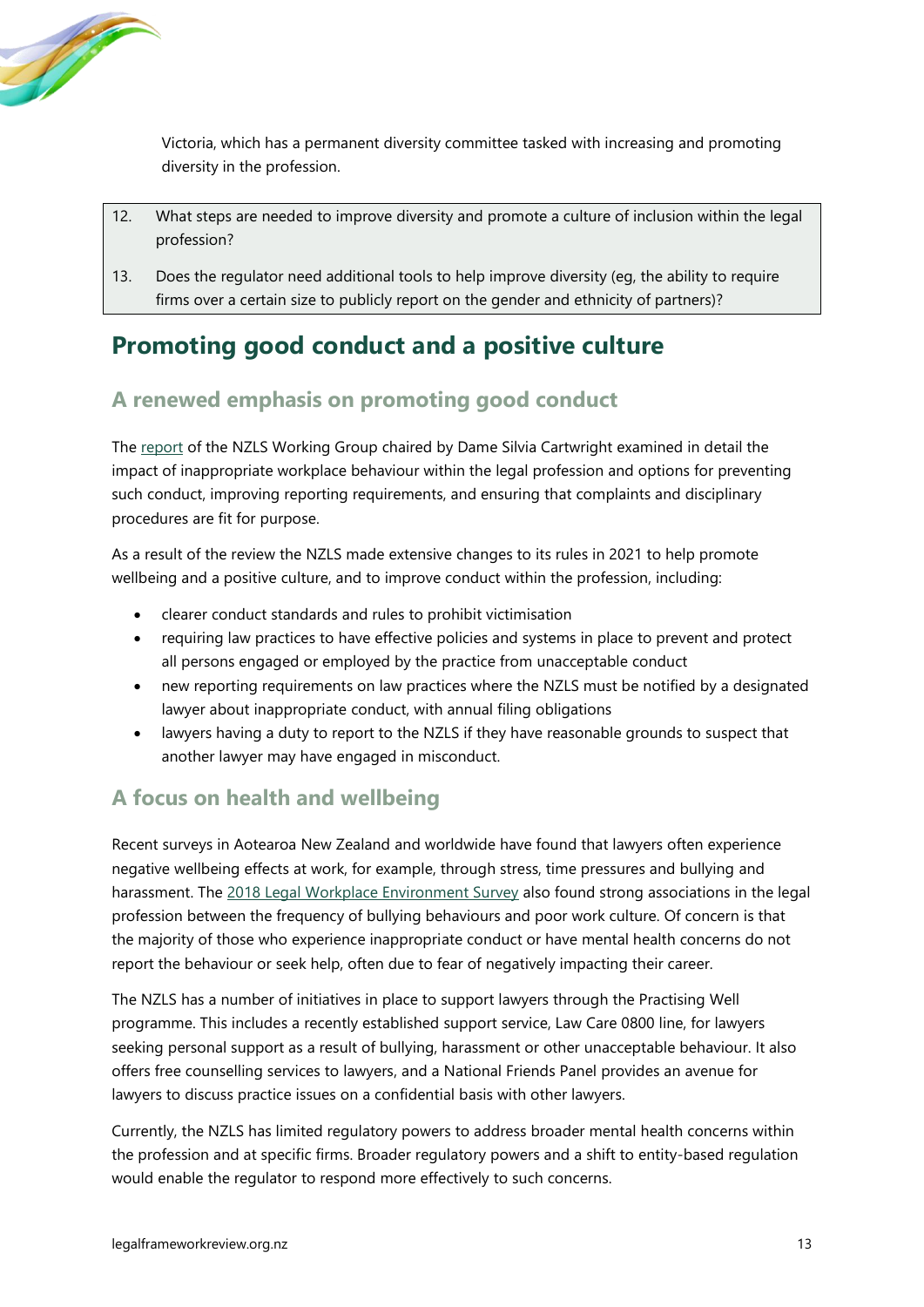

### **The role of representative bodies**

"If you want a good profession you need a connected profession. Problems arise when a profession becomes disconnected from its members."<sup>5</sup>

This quote neatly encapsulates the role that a membership body can play within the profession to bring individuals together, create a common sense of purpose, and help shape a culture of mutual support. To a large extent, creating a healthy culture within the legal profession needs to be driven by membership bodies that advocate for their members.

A good example is Te Hunga Rōia Māori, the Māori Law Society. Te Hunga Rōia Māori has played a significant role over the past 30 years in encouraging mutual support and collegiality among Māori lawyers and law students, representing the interests of te iwi Māori in the legal profession, identifying and responding to the legal needs of Te Ao Māori, and promoting the education of its members in tikanga Māori and Te Ture Pākehā.

14. What steps are needed to promote positive culture change, health and wellbeing, and help ensure lawyers are safe within their workplaces?

## **The role of continuing professional development**

Consumer protection is a stated purpose in the Act, and Rule 3.9 provides that lawyers must undertake continuing education and professional development necessary to ensure an adequate level of knowledge and competence in their fields of practice. Regular education and training can help individuals maintain their competence and develop new skills. CPD is increasingly used to help lawyers develop skills in negotiation, communication, conciliation, cultural competence, tikanga and the law, te reo Māori and other contemporary skills that can enhance legal practice and contribute to a positive culture within the profession. Many larger law firms and employers of in-house lawyers, as well as representative bodies such as the Auckland District Law Society, already offer a wide range of CPD courses.

The [CPD rules](https://www.legislation.govt.nz/regulation/public/2013/0320/latest/DLM5542501.html) require practising lawyers to develop a written CPD plan and complete a minimum of 10 hours of CPD activities each year. The emphasis is on reflective practice. Lawyers are free to choose the activities they undertake, although the activities must be verifiable. The NZLS examines a sample of lawyers' CPD plans and documentation to verify they have met the requirements.

### **The suitability of the CPD requirements**

The obligations for CPD in Aotearoa New Zealand are typically less onerous than most comparable jurisdictions, both in terms of the expected commitment of 10 hours and leaving the content of CPD entirely up to the discretion of the individual lawyer. However, England & Wales recently moved away from highly prescriptive CPD requirements and now simply require that lawyers maintain the

<sup>5</sup> Justice Christine Grice, 2022.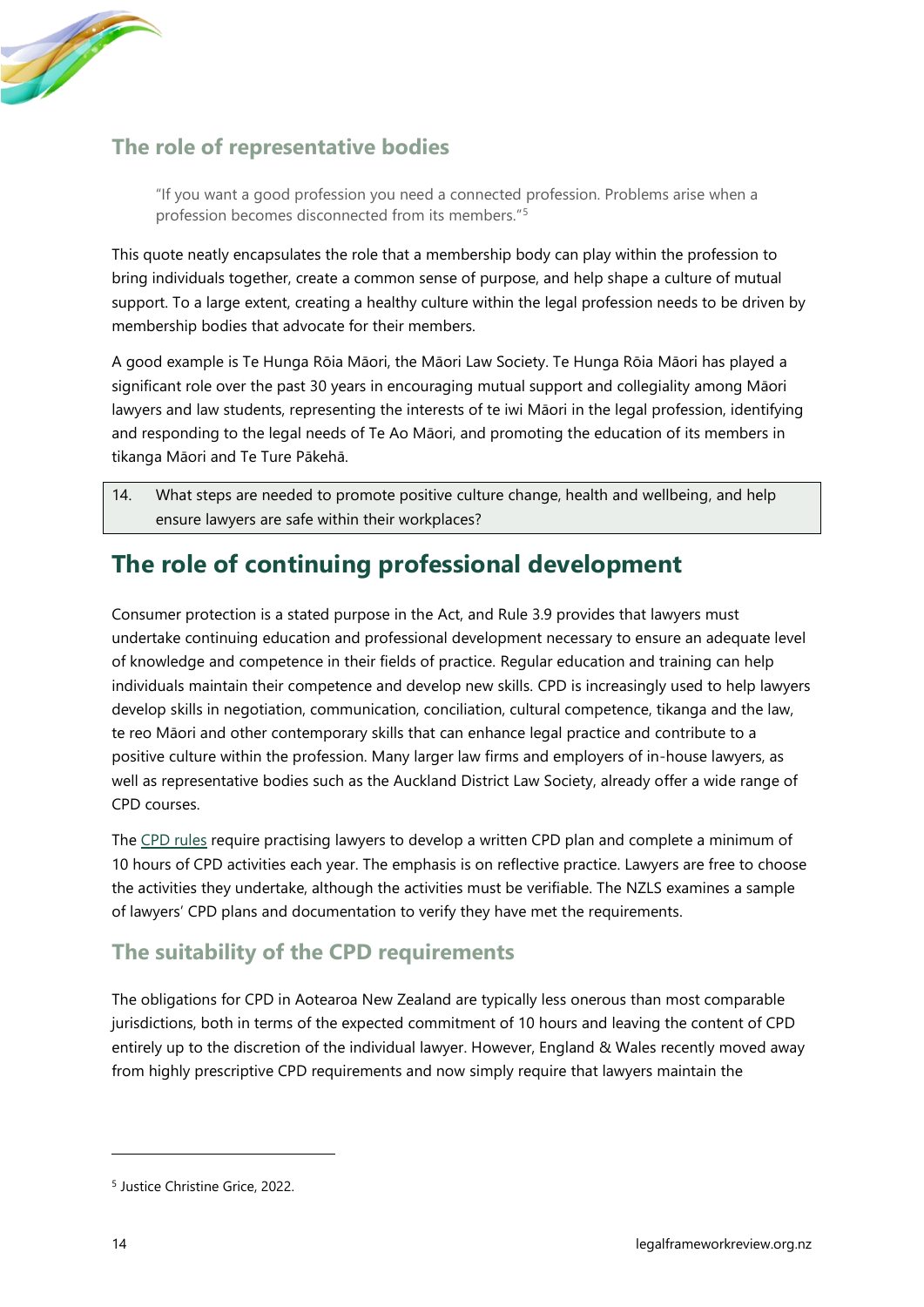

competence needed to carry out their roles, with no target for the number of hours of education required. Further information on international approaches can be found [here.](https://legalframeworkreview.org.nz/wp-content/uploads/2022/06/WP5-approaches-to-CPD.pdf)

CPD should be meaningful and relevant to the individual lawyer. It is unlikely to be practical to be overly prescriptive as to the content of CPD that lawyers must undertake, particularly in such a broad profession. However, recent changes have provided the NZLS with the power to introduce mandatory CPD components. As we explore below, there are two areas relevant to promoting a positive and diverse culture where the NZLS could mandate certain CPD components.

### **Anti-bullying and discrimination training**

Providing lawyers with the knowledge and tools to deal with matters such as bullying/harassment and unconscious bias may be one means to help contribute to an improved workplace culture. However, there may be scepticism about whether those who bully and exhibit discriminatory behaviours will be susceptible to change via compulsory training courses.

The 2018 Working Group [recommended](https://www.lawsociety.org.nz/assets/News-and-publications-documents/Other-Reports/Report-of-the-NZLS-Working-Group-December-2018.pdf) that the NZLS make it compulsory for lawyers to undergo training in anti-bullying, discrimination and harassment as part of CPD requirements. The Independent Review of Russell McVeagh by Dame Margaret Bazley [recommended](https://www.russellmcveagh.com/getmedia/cc682d64-46a1-40e3-987b-cd82223bea24/Independent-Review-of-Russell-McVeagh-2018.pdf/) a mandatory training programme for those in management positions within the firm.

### **Cultural competency training**

In 2015 the Canadian Truth and Reconciliation Commission (TRC) issued a [report](https://ehprnh2mwo3.exactdn.com/wp-content/uploads/2021/01/Executive_Summary_English_Web.pdf) that called upon Law Societies to ensure that lawyers receive cultural competency training. Their report recommended that CPD should include a requirement in skills-based training in intercultural competency, conflict resolution, human rights, and anti-racism. As a result of this recommendation, British Columbia and Alberta have instituted mandatory cultural competency training for lawyers. Health professional regulators in Aotearoa New Zealand are already subject to statutory requirements to set standards of cultural competence.<sup>6</sup>

- 15. Are the current CPD requirements fit for purpose?
- 16. Should it be mandatory for lawyers to undergo training in anti-bullying and discrimination as part of their CPD requirements?
- 17. Should it be mandatory for lawyers to undergo cultural competency training as part of their CPD requirements?

## **The role of pro bono services**

The provision of pro bono legal services has often been seen as part of lawyers' professional responsibility to help ensure equal access to justice. Pro bono work not only benefits consumers; it

 $6$  Health Practitioners Competence Assurance Act 2003, s 118(1)(i).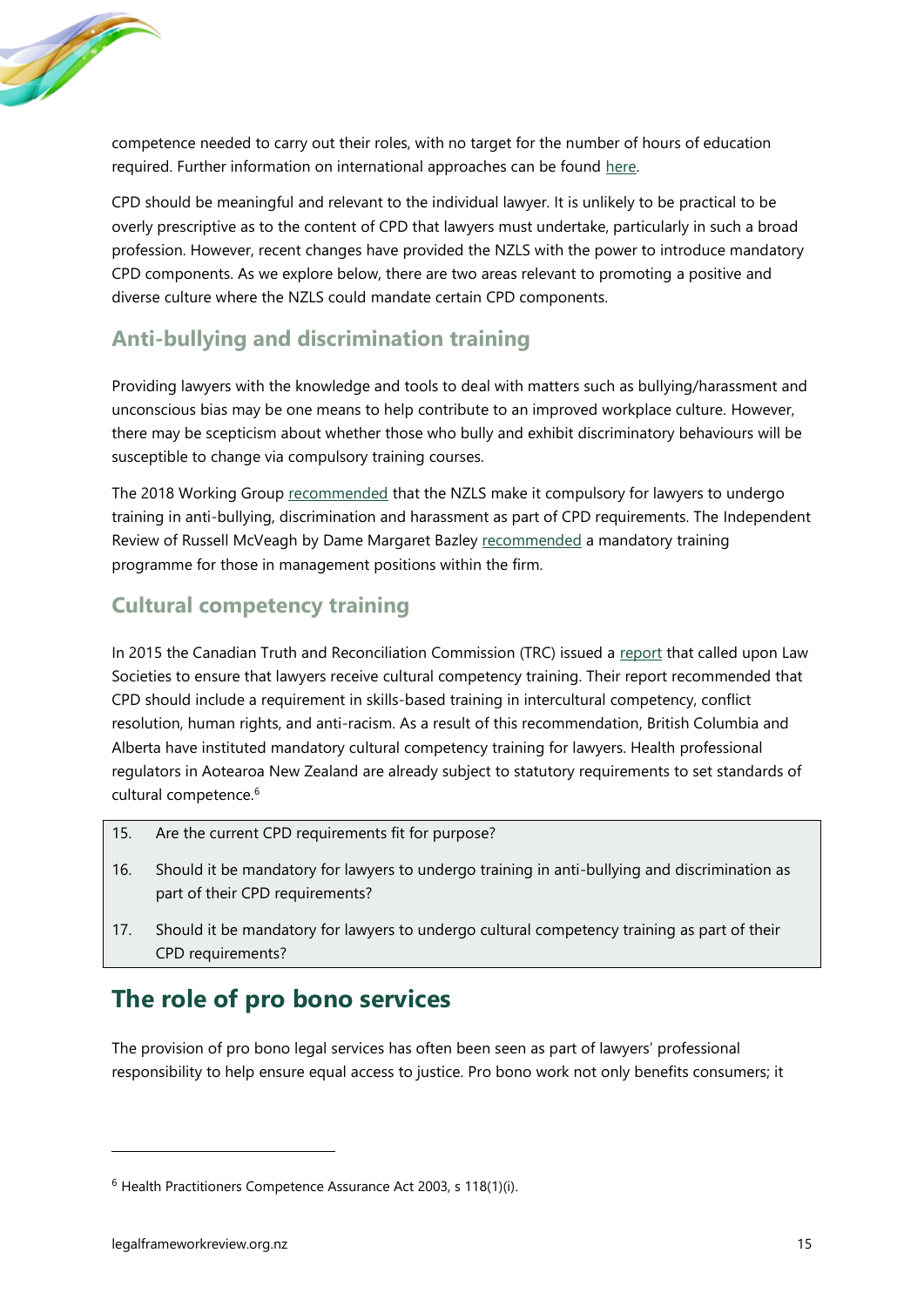

contributes to a fair and efficient justice system and is often a rewarding experience for the lawyers involved.

### **The Act restricts how pro bono services can be provided**

Self-employed lawyers can take any pro bono case they wish. However, section 9 of the Act makes it an offence for employed and in-house lawyers (who comprise approximately 60 per cent of the profession) to provide legal services to the public outside of the course of their employment, unless they do so through a Community Law Centre or the Citizens Advice Bureau.

Parliament recently voted down a proposal to allow employed lawyers to provide free services to the public if they do so with the agreement of their employer and in accordance with Conduct and Client Care Rules. Although there was [consensus](https://www.parliament.nz/resource/en-NZ/SCR_118230/d79dafa658dca4b1fb871f8ae83fb5c58e25fa18) that the current pro bono restrictions are problematic, concerns were raised about the lack of supervision of lawyers who independently provide free services (and potentially a corresponding lack of indemnity protections) and about the definition of 'pro bono' not ensuring services were focused on those consumers with unmet legal needs.

### **Encouraging lawyers to consider doing more pro bono services**

Steps have been taken to facilitate the use of pro bono services and encourage lawyers to undertake them where possible. In 2021, a pro bono 'clearing house' tool, [Te Ara Ture,](https://www.tearature.co.nz/) was launched to better match lawyers wanting to do pro bono work with people who need legal services.

However, other jurisdictions are more active in encouraging lawyers to provide pro bono services. The voluntary National Pro Bono Target in Australia sets an aspirational target of lawyers doing 35 hours of pro bono services per year, with signatories covering 12,000 lawyers. In the United States the American Bar Association has set a goal of 50 hours of annual pro bono activity.

Very few countries [require](https://www.lw.com/admin/Upload/Documents/Global%20Pro%20Bono%20Survey/Survey-Summary-Chart-2019.pdf) lawyers to undertake pro bono activity (Indonesia, the Philippines, South Africa, South Korea and Vietnam). There are a number of reasons why mandating pro bono work may not be effective, including that not all lawyers can afford to provide free services, not all lawyers would be equipped to provide consumer-facing legal services, and the burden may fall disproportionately on lawyers who are already underpaid (such as criminal lawyers operating on legal aid). Many lawyer groups (such as Māori, Asian and Pacific peoples) already provide free services to support whānau and volunteer within their community.

There is a lack of good quality information on the pro bono activities of lawyers in this country. By contrast, nine states in the United States [require](https://www.americanbar.org/groups/probono_public_service/policy/arguments/#:~:text=Share%3A,(voluntary%20pro%20bono%20reporting).) lawyers to report on their pro bono hours, with 13 states having voluntary pro bono reporting systems. Such reporting requirements can help improve the information base, and may change behaviour simply by measuring what is currently being done.

18. How might the statutory framework and the regulator facilitate and encourage pro bono services?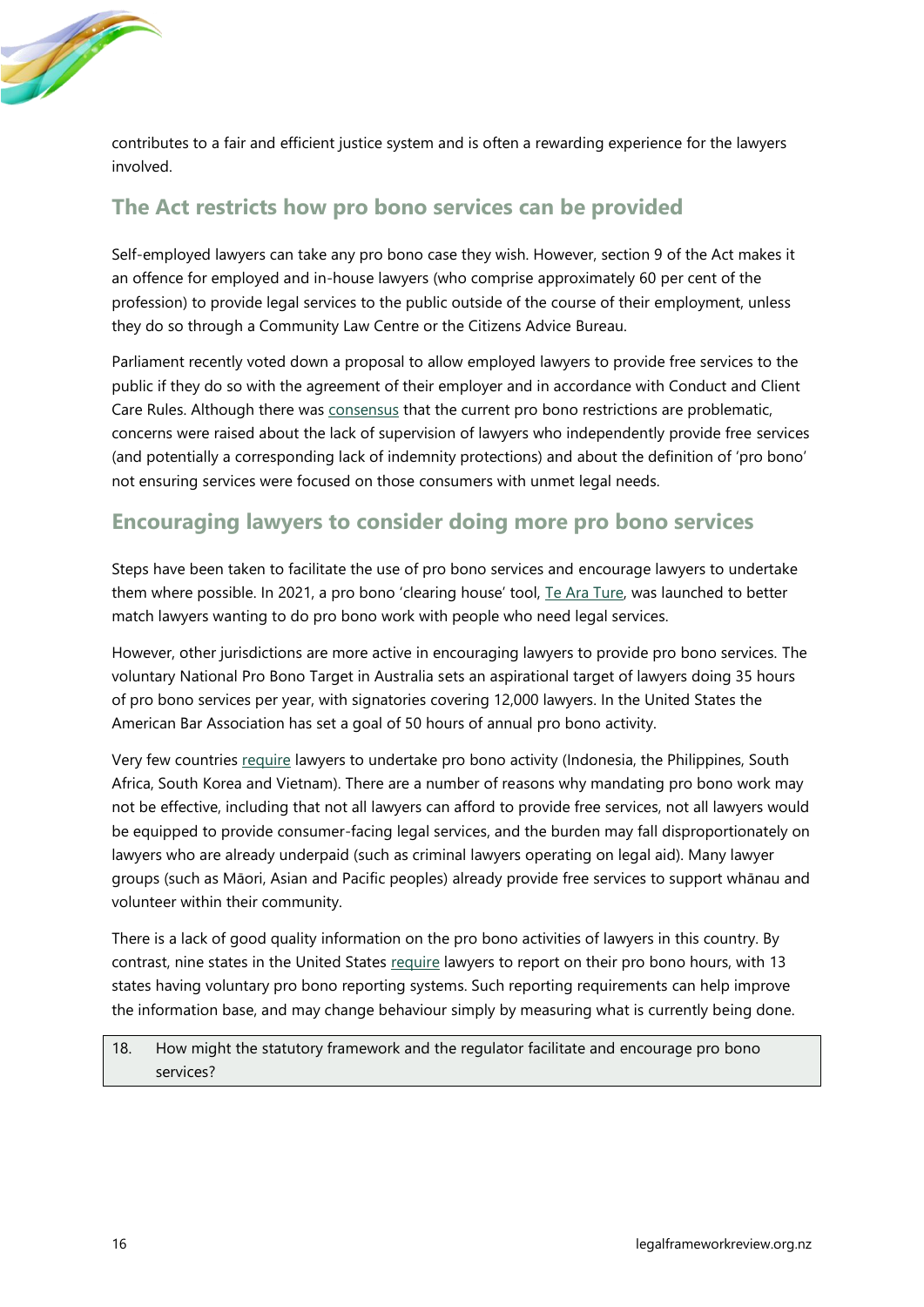

# <span id="page-20-0"></span>**5. Is the current model for regulating conduct and handling complaints fit for purpose?**

*The current state: how are consumer complaints and unacceptable conduct addressed?*

Law firms must have 'appropriate' procedures for ensuring each complaint is dealt with 'promptly and fairly' (Rule 11.5). Consumers must be advised of this process at the point of engagement.

The Act requires the NZLS to deal with complaints 'in a fair, efficient, and effective manner'. All complaints must be in writing (s 134) and must be referred to a Standards Committee (s 135).

The NZLS has 22 Standards Committees, made up of volunteer lawyers<sup>7</sup> and lay members who devote significant time to complaints. All complaints must be submitted to a Standards Committee, which makes decisions independently from the NZLS. The Standards Committee may investigate and determine that no further action is required or that there has been 'unsatisfactory conduct' (and issue associated orders), or prosecute the matter before the Lawyers & Conveyancers Disciplinary Tribunal (the LCDT).

The Legal Complaints Review Officer (LCRO) is an independent office under the Ministry of Justice. The LCRO can review decisions made by a Standards Committee following an application (usually from a party to the complaint). The LCRO has the power to lay charges against a practitioner before the LCDT or direct a Standards Committee to do so.

The LCDT is a quasi-judicial body tasked with hearing serious matters regarding a practitioner's fitness to practise. This includes, for example, serious disciplinary charges ('misconduct'), applications to be restored to the roll of practitioners, and appeals against refusals to issue a practising certificate.

## **Why is there a need for an external complaints service?**

Complaints can be damaging, time-consuming and expensive. An effective regulatory system typically provides an expedient, low-cost means of resolving matters without having to go through the Courts. In the case of the legal profession, an effective complaints process can serve several important functions, including:

- providing an important means of upholding consumer confidence in the profession
- giving consumers a voice and an outlet when things go wrong
- assisting the regulator to gather information to determine whether standards are being met and to take action where necessary
- identifying unsatisfactory professional conduct and establishing whether disciplinary action is warranted.

 $7$  Conveners of the Standards Committee currently receive a nominal payment.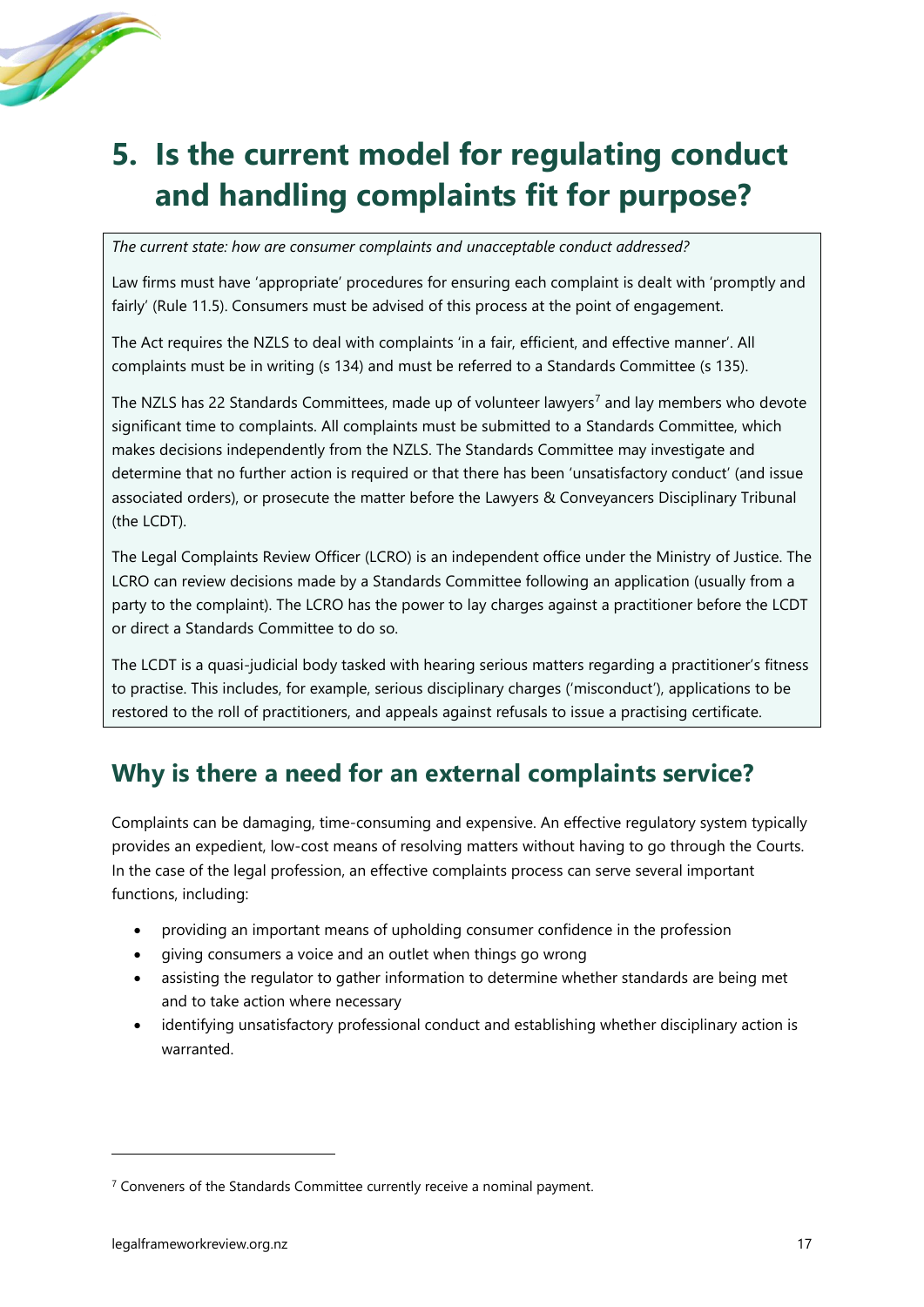

## **Regulating unsatisfactory behaviour and misconduct**

The Act and the associated Rules set out the meaning of 'unsatisfactory conduct' and 'misconduct', which can be summarised as:

- A finding of **unsatisfactory conduct** (s 12) can be made if the conduct in question would be regarded by lawyers of good standing as falling short of the competence and diligence that a member of the public is entitled to expect of a reasonably competent lawyer and can also be made if the lawyer has breached the Conduct and Client Care Rules.
- A finding of **misconduct** (s 7) can only be made by the LCDT and includes conduct that would reasonably be regarded by lawyers of good standing as 'disgraceful or dishonourable', wilful or reckless contravention of the Conduct and Client Care Rules, and conduct unconnected with the provision of legal services that justifies a finding they are not a 'fit and proper person' to practise as a lawyer.

The current definitions of 'unsatisfactory conduct' in s 12(a) and (b) of the Act relate to conduct occurring 'at a time when [the lawyer] is providing regulated services'. It may be useful to clarify the extent to which the definition in s 12(c), concerning breaches of the Act or the Rules, can relate to lawyers' personal conduct – in particular, to make it clear that the provision catches clearly offensive conduct unrelated to the provision of regulated services but where there is either a link to the workplace, colleagues, or clients, or where the conduct may bring the profession into disrepute.

The NZLS has [signalled](https://www.lawsociety.org.nz/news/law-society-statements/new-rules-governing-lawyers-behaviour-from-1-july/) that it wants to explore options to change the Act to strengthen obligations on lawyers and its powers.

19. Is there a need to update the definition of 'unsatisfactory conduct' and 'misconduct'?

## **The current complaints model has flaws**

Over the past five years the NZLS Lawyers Complaints Service has received, on average, 1,467 complaints each year. Of the complaints where a Standards Committee made a determination, 87 per cent of complaints were dismissed with no further action required.

We have identified a range of concerns about whether the current complaints model is fit for purpose:

- **The current model is not resolving complaints efficiently**: for complaints resolved in the nine months to March 2022 it took an average of 259 days to resolve each complaint, and it took an average of 463 days to resolve those complaints where a Standards Committee issued an order (typically following a finding of 'unsatisfactory conduct' against a lawyer). The delays reflect the complexity of claims and the significant burden of case management, in which the complaints regime at the level of Standards Committees has come to resemble the civil jurisdiction of a Court. The lack of timely resolution is compounded for the 16 per cent of cases that then proceed to the LCRO, which takes on average over a year to review a complaint.
- **A lack of consistent outcomes**: the current Standards Committee model is highly decentralised, which can lead to material differences in outcomes, despite efforts by the NZLS to ensure uniformity of process and approach throughout the country. For example, since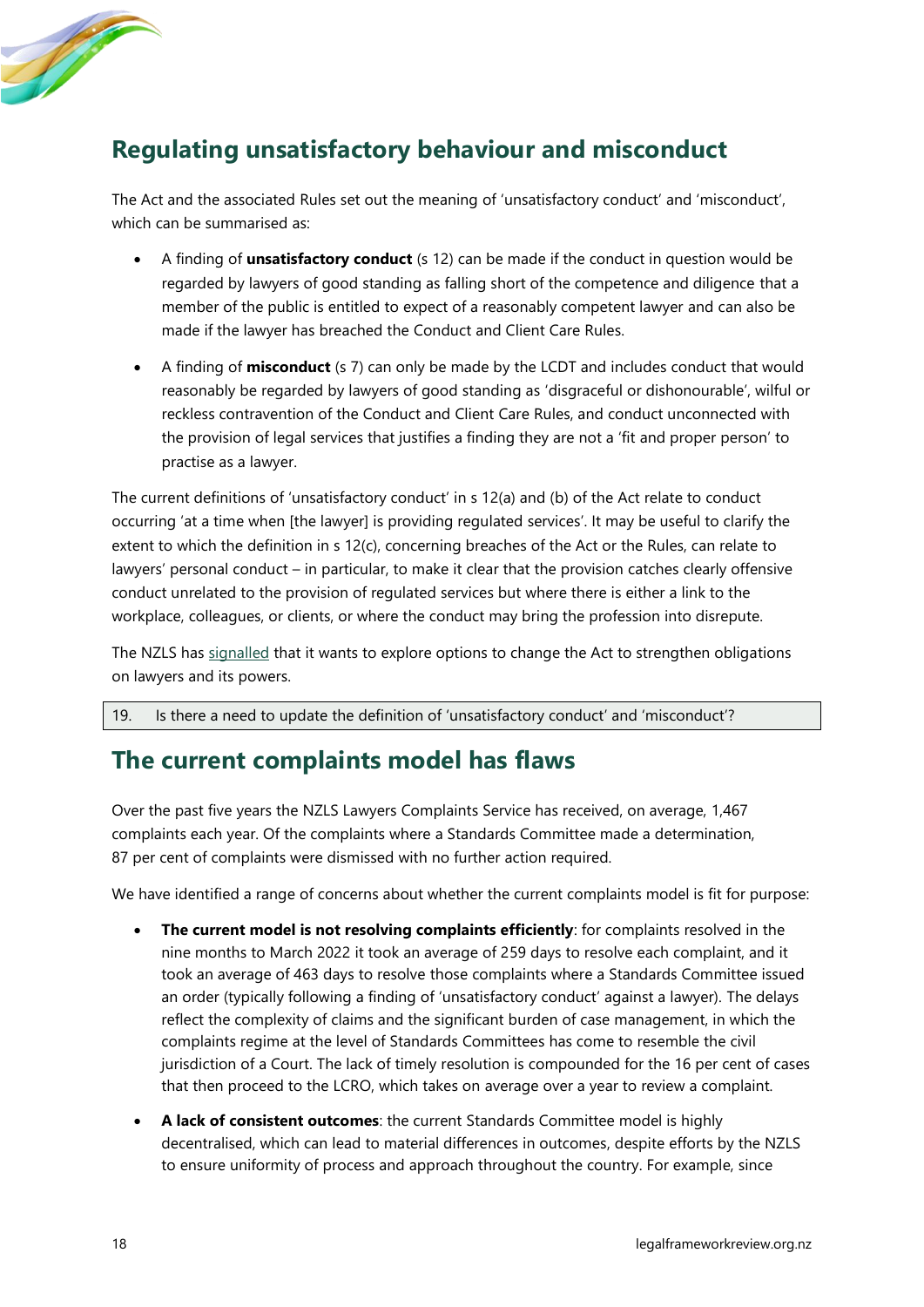**Contract Contract Contract Contract Contract Contract Contract Contract Contract Contract Contract Contract C** 

1 July 2017, the rate at which complaints were dismissed with 'no further action' varied between 73 per cent (Hawke's Bay) and 90 per cent (North Otago).

- **A lack of transparency is likely to undermine public confidence**: both the Standards Committees and the LCRO are authorised to publish decisions as is 'necessary or desirable in the public interest'. The LCRO publishes full decisions in approximately 33 per cent of its cases, while the Standards Committees publish a short summary of facts in 3 per cent of concluded complaints (22 per cent of upheld cases). Over the past 10 years a Standards Committee has concluded that a lawyer's conduct met the threshold of 'unsatisfactory conduct' in 1,751 occasions, but only disclosed the lawyer's name in 62 of those cases. The legislation surrounding name publication is unnecessarily complicated and obscure. Decisions about name publication ultimately lie with the NZLS Board under regulation 30 of the Lawyers and Conveyancers Act (Lawyers: Complaints Service and Standards Committees) Regulations 2008.
- **A perception the complaints process is not independent:** the current system is open to the criticism that it is run 'by lawyers for lawyers'. This perception is not helped by the fact that Standards Committees may comprise local lawyers adjudicating on the conduct of their colleagues. The Act requires a Standards Committee to have at least two lawyers and one lay person, and the NZLS policy is they may have up to seven lawyers and two lay people.
- **The complaints model is not consumer-centred or restorative:** the most frequent outcome when a Standards Committee issues an order is for lawyers to pay a fine or costs to the NZLS (88 per cent of orders). Given that most of these cases involved a finding of 'unsatisfactory conduct' against a lawyer, it is notable that in only 7 per cent of such cases was a lawyer required to issue an apology and in only 9 per cent of cases was the lawyer ordered to undertake further education or training.
- **The complaints model may not be working for Māori and Pacific peoples:** we have heard from stakeholders that the current complaints model, which is highly adversarial and largely undertaken by exchanging written submissions, may be seen as inaccessible by Māori and Pacific peoples (both as clients and lawyers).
- **The complaints model fails to meet the needs of consumers and lawyers:** consumers and lawyers report being harmed by a slow, adversarial complaints model. As discussed below, there are opportunities for incorporating greater use of tikanga-based dispute resolution principles, with an emphasis on kanohi ki te kanohi (face-to-face) communication, conciliation and mediation.
- **The current model is ill suited to resolving disputes about costs:** Standards Committees are currently involved in assessing whether a lawyer's fees are reasonable. Although some complaints are resolved informally (including by mediation), a fee can only be adjusted if it is determined by a Standards Committee not to be fair and reasonable, which requires an unsatisfactory conduct finding and an order for fees to be reduced, cancelled or refunded. Where grossly excessive fees have been charged, that is a misconduct issue and is referred to the Disciplinary Tribunal.

Our work to date has identified several factors contributing to the current state:

1. **A very prescriptive legislative framework:** a key factor contributing to lengthy delays is that the Act requires every complaint to be referred to a Standards Committee for consideration. The impact of the Standards Committee model includes: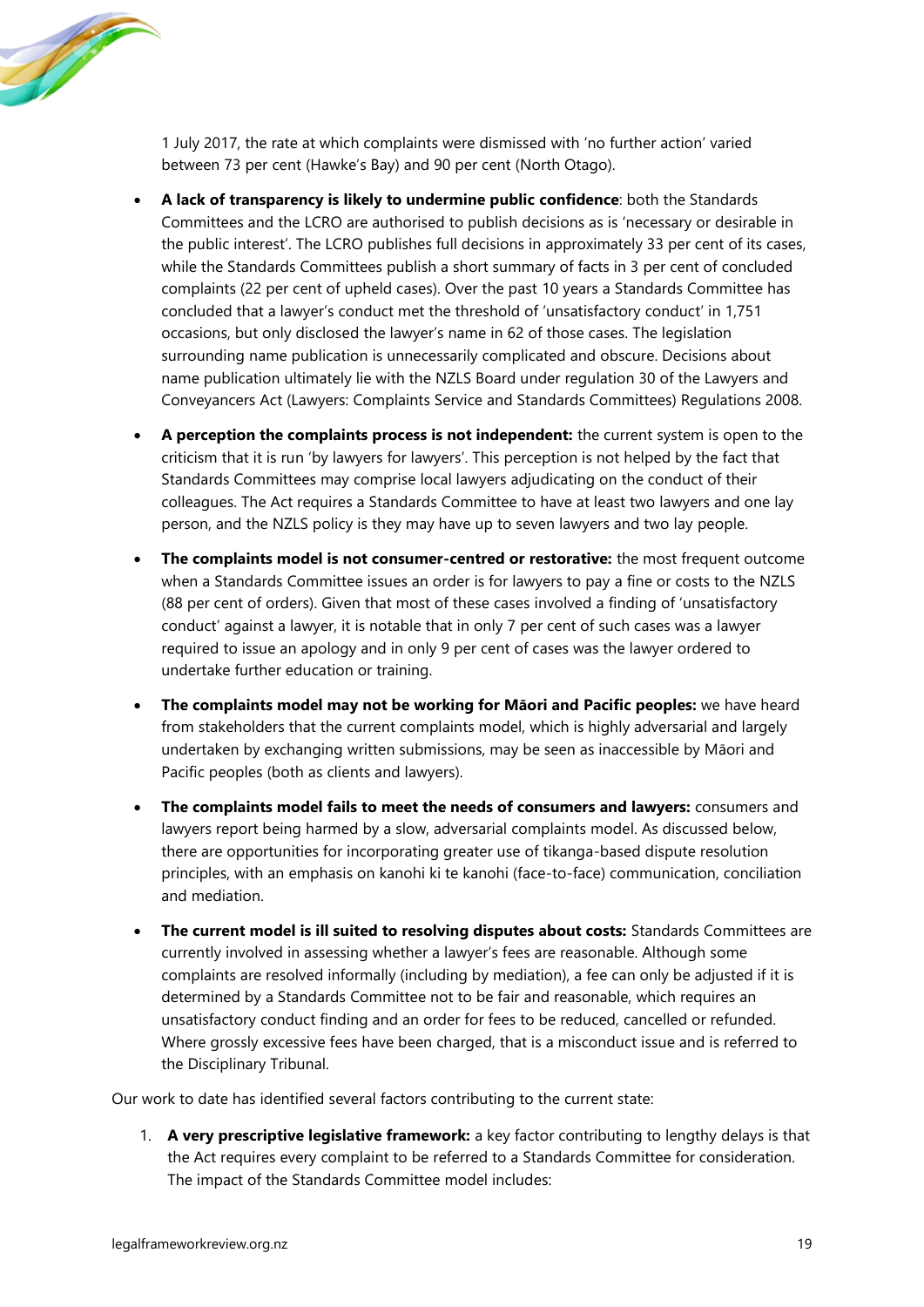

- a. The NZLS is limited in its ability to triage the complaints and cannot dismiss cases that are obviously frivolous. The NZLS has recently requested a legislative amendment that would enable it to refer complaints to a 'triage committee' that could dismiss inconsequential complaints or refer them to other agencies.
- b. Most of the 22 Standards Committees only meet once a month to discuss complaints, which means there is an inherent limitation on the system being able to resolve complaints promptly.
- c. Referring all complaints to Standards Committees (which can entail parties exchanging submissions and cross-submissions) makes the complaints process more formal, adversarial and less amenable to negotiated outcomes. Despite the Act empowering Standards Committees to explore conciliation, over the past five years only 8 per cent of complaints have resulted in negotiated or mediated outcomes (including via the NZLS Early Resolution Service).
- 2. **A lack of resources**: both the LCRO and the NZLS Standards Committees have a high caseload and there is a clear need for more resources. The current NZLS model of relying on unpaid volunteers to resolve complaints is not sustainable.
- 3. **A focus on adjudication and discipline**: unlike an ombudsman model that would focus on determining what is a fair outcome in the circumstances, the current model focuses on adjudicating whether or not a lawyer has fallen short of expected professional standards. The potential for disciplinary sanctions to attach to a complaint means that the entire complaints process has become quasi-judicial and adversarial, regardless of how minor the complaint may be. It is a disciplinary system rather than a complaint resolution system.
- 4. **Minor complaints may not be being effectively addressed by law practices:** the lengthy delays experienced within the Lawyers Complaints Service may be exacerbated by the invisibility and nature of law firms' internal complaints procedures. There are no requirements for law firms to make their complaints process accessible, deal with complaints at an arm'slength basis from the subject of the complaint, or endeavour to resolve the complaint within a certain timeframe. There is also no requirement that complainants must first complain to the responsible lawyer to enable them to remedy the situation, before making a formal complaint to the NZLS.

## **Alternative legal complaints models**

In comparable jurisdictions the most serious cases of professional misconduct by lawyers are all prosecuted before an independent tribunal. That disciplinary tribunal is the only entity in each jurisdiction with the power to strike off or suspend a lawyer.

There is a degree of commonality about the complaints bodies, as set out below. Further information is available [here.](https://legalframeworkreview.org.nz/wp-content/uploads/2022/06/WP8-complaints-models.pdf)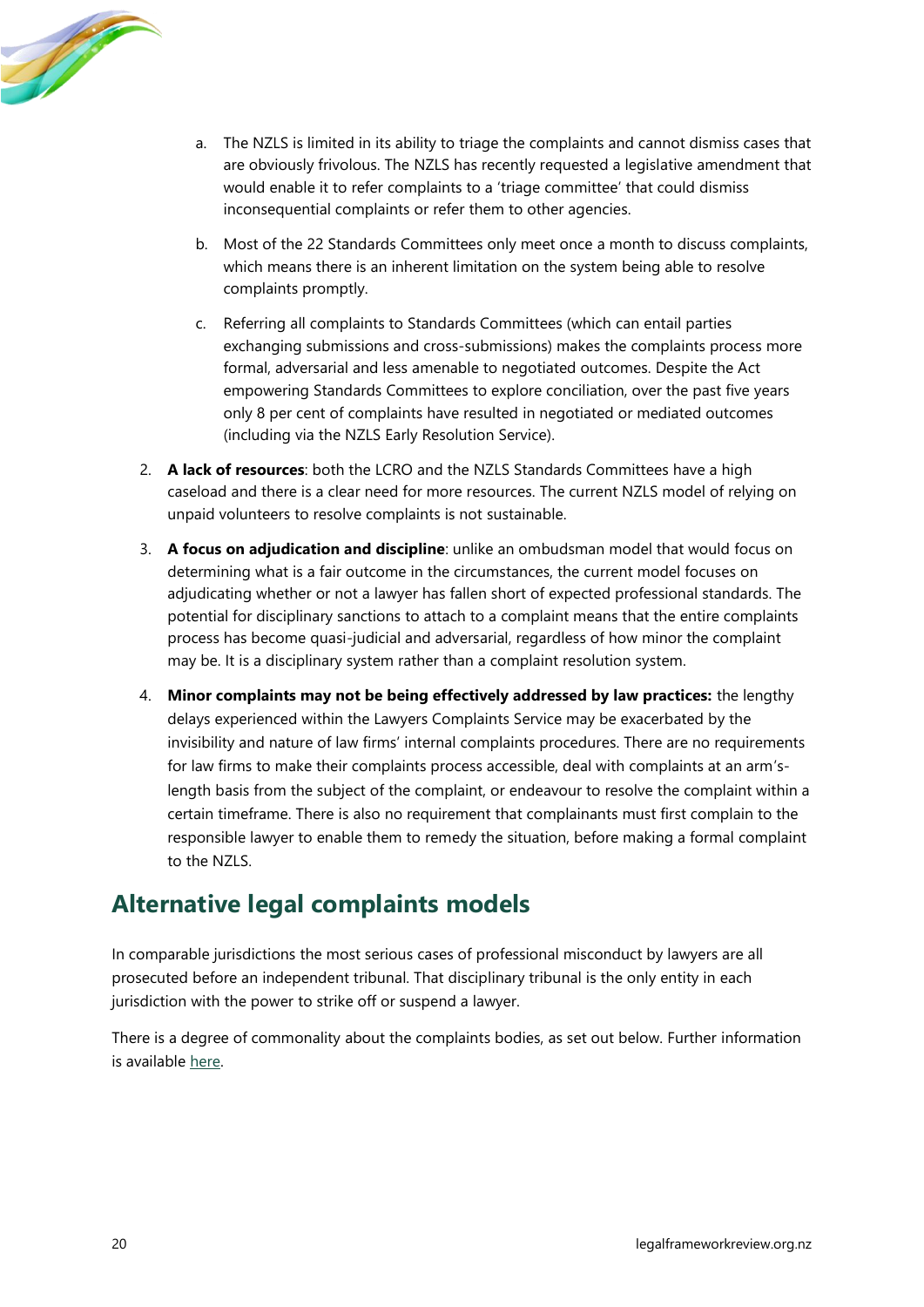

| <b>Type of model</b>                                                                       | <b>Description</b>                                                                                                                                                                                                                                                                                                                                                                  | <b>Jurisdictions</b>                                                                                                                               |
|--------------------------------------------------------------------------------------------|-------------------------------------------------------------------------------------------------------------------------------------------------------------------------------------------------------------------------------------------------------------------------------------------------------------------------------------------------------------------------------------|----------------------------------------------------------------------------------------------------------------------------------------------------|
| A profession-led<br>complaints model                                                       | complaints are investigated and resolved by the<br>$\bullet$<br>self-regulatory body<br>some involvement of lay participants (who are in<br>the minority)<br>opportunity to seek an independent review of a<br>decision                                                                                                                                                             | New Zealand<br>Northern Ireland<br>Ontario<br>British Columbia                                                                                     |
| A single independent<br>complaints body                                                    | a single independent entity is tasked with receiving<br>$\bullet$<br>and investigating all complaints, including poor<br>service and misconduct<br>majority of decision-makers are lay participants<br>٠                                                                                                                                                                            | Ireland<br>Victoria<br>Western Australia                                                                                                           |
| Two complaints bodies,<br>with jurisdiction<br>depending on the<br>nature of the complaint | an independent consumer-facing entity deals with<br>$\bullet$<br>complaints about poor service, with a majority of<br>lay decision-makers (akin to an ombudsman)<br>the regulator deals with complaints about<br>$\bullet$<br>dishonesty and behaviour that require a regulatory<br>response<br>the regulator may or may not be independent from<br>the profession under this model | England & Wales<br>Scotland<br>New South Wales (the<br>Office of the Legal<br>Services Commissioner<br>can resolve or refer<br>conduct complaints) |

Table 2: Models for examining complaints about legal professionals

The Law Society of Ontario shows how a regulatory complaints process can be made more accessible by reflecting indigenous practices. When a complaint is made by First Nations, Inuit and Métis peoples, the Law Society asks the complainant for their views on how the Society can respond in a way that best reflects the complainant's indigenous values. If a hearing is required, the Law Society has modified procedures that are available on an opt-in basis, including conducting hearings close to communities, having local Elders present, having staff in informal clothing, using traditional ceremonies, and having modified seating arrangements (eg, in a circle).

## **Potential structural options for change**

Most of the issues with the current complaints model are the result of a prescriptive legislative framework that has not kept pace with modern regulatory practice.

Three potential options for reform are set out below. All three options could incorporate tikanga principles of dispute resolution, including options to improve the informal resolution of disputes, the use of conciliation and mediation, and processes that enable all parties to preserve their mana. There may also be a role for a parallel complaints process better tailored for Māori complainants and lawyers, if both parties are willing.

#### 1. **Substantially reform how the NZLS handles complaints**

This option would include removing the provisions in the Act that prescribe how the NZLS must handle a complaint and instead require the NZLS to offer a complaints service that meets [best](https://www.mbie.govt.nz/cross-government-functions/government-centre-for-dispute-resolution/dispute-resolution-tools-and-resources/aotearoa-best-practice-dispute-resolution-framework/)[practice](https://www.mbie.govt.nz/cross-government-functions/government-centre-for-dispute-resolution/dispute-resolution-tools-and-resources/aotearoa-best-practice-dispute-resolution-framework/) complaints principles. The NZLS would have flexibility to develop appropriate procedures, tailoring them to better reflect the nature of different categories of complaint. This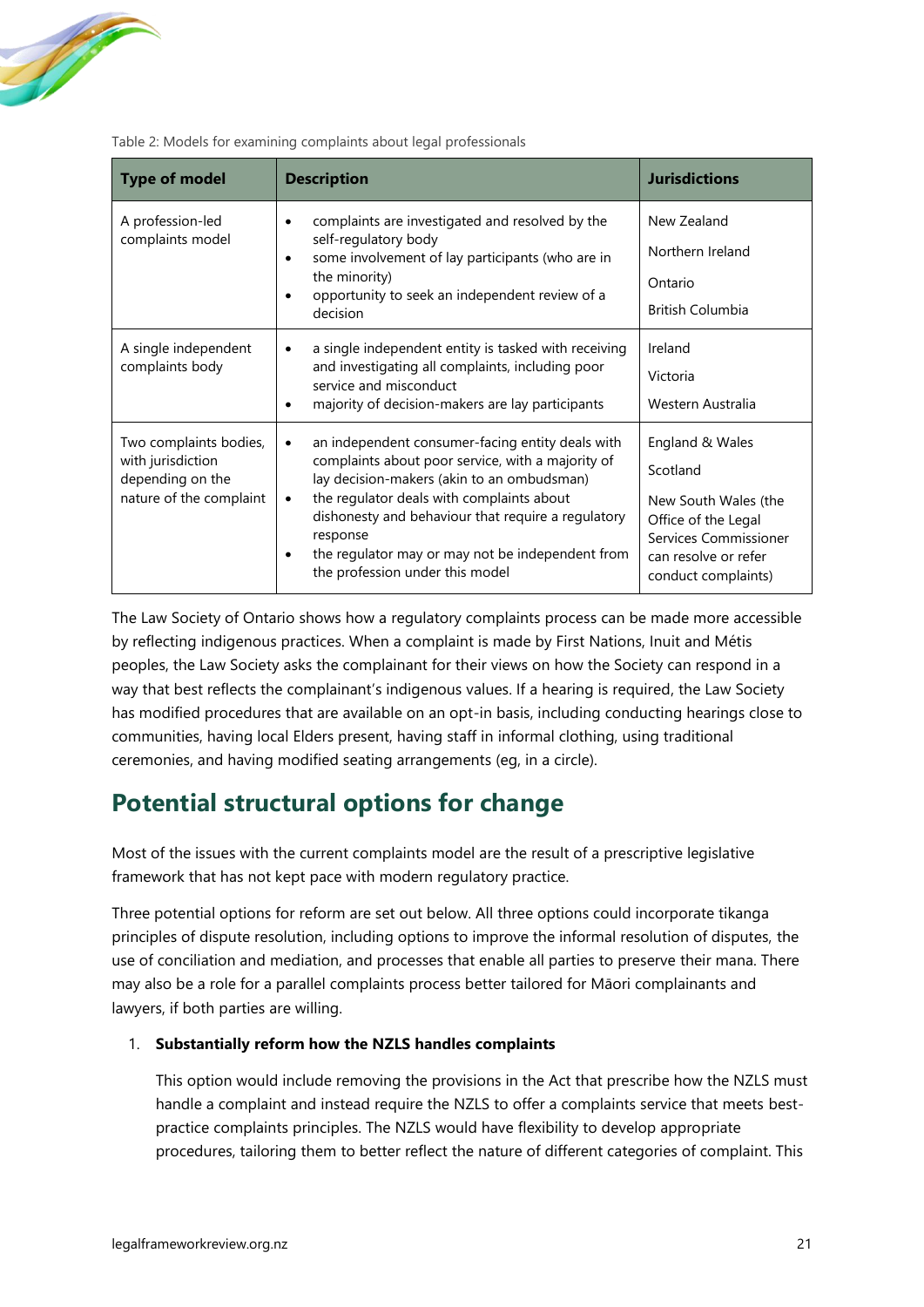

option could also involve the NZLS moving away from the current volunteer model to contract the services of appropriately qualified decision-makers, with greater use of lay decision-makers.

#### 2. **Establish a new independent complaints body for all complaints**

This option would establish a new entity to receive, investigate and determine all complaints about lawyers. The body would be independent of the legal profession (it may or may not be independent of the regulator) and would be tasked with handling complaints against lawyers. If an investigation uncovered serious wrongdoing, the matter would be referred to the Tribunal for disciplinary action, as currently occurs. Under this model there is unlikely to be a continuing need for the LCRO.

#### 3. **Have two separate bodies deal with complaints of poor service or conduct**

This option would require a delineation based on the nature of complaints: low-level complaints alleging poor service from a lawyer (eg, communication, billing) would be directed to a new consumer-facing complaints body that could order remedies, while complaints about conduct that might require a disciplinary response (eg, that call into question fitness to practise) would continue to be directed to the regulator.

- 20. Is the current complaints model fit for purpose? What are the key issues?
- 21. Is there a need for structural changes to the complaints model?
- 22. Is there a need to establish an independent entity to investigate and resolve complaints?
- 23. What might a tikanga-based complaints or disciplinary process look like?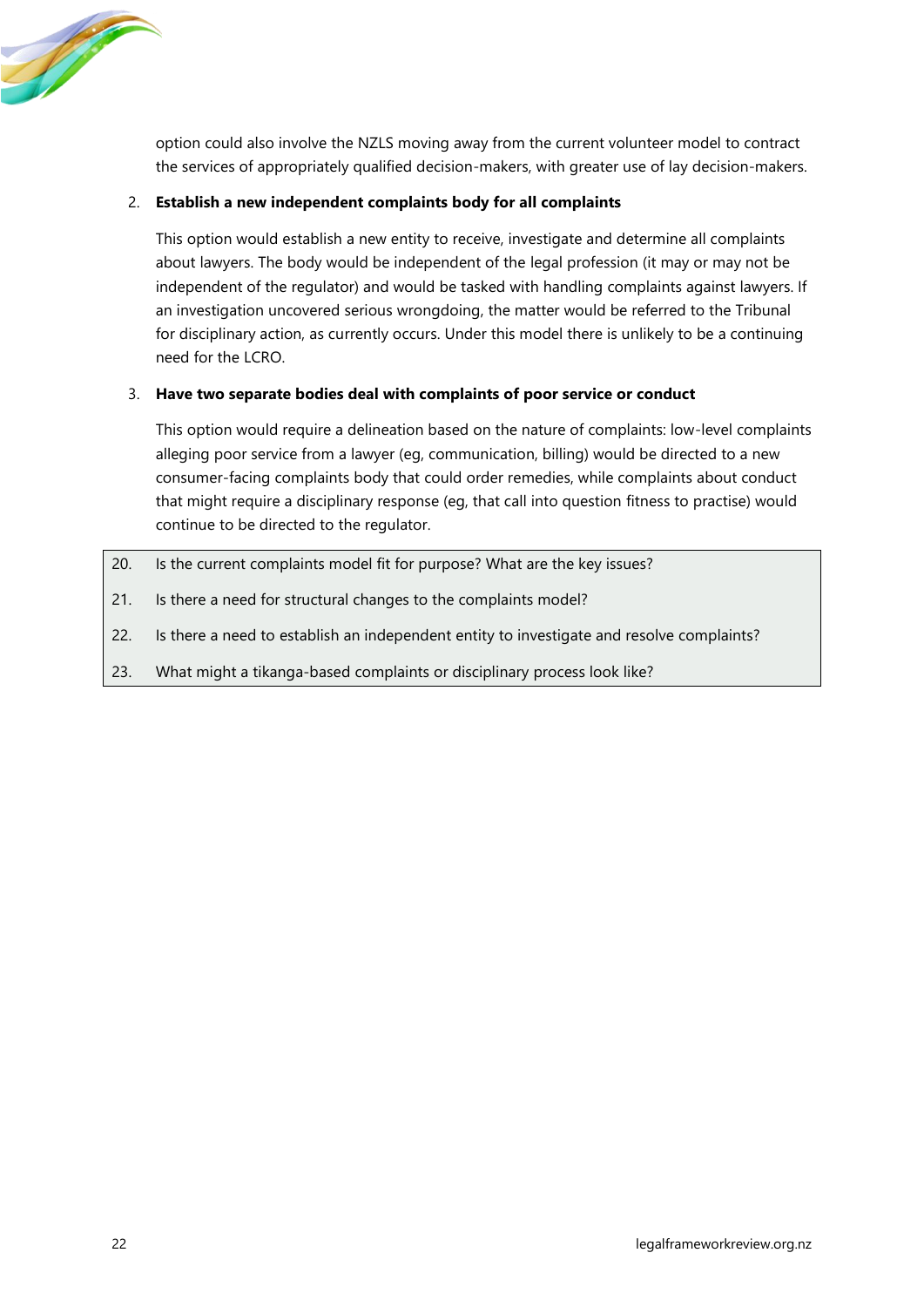# <span id="page-26-0"></span>**6. Should there be an independent regulator?**

*The current state: the fusing of regulatory and representative functions*

The Act marked a departure from the legal profession self-regulating to a co-regulatory regime, with the Minister of Justice having some supervisory responsibilities (eg, approval of proposed practice rules and annual practising fees). However, in reality the NZLS continues to enjoy a lot of autonomy as a regulator and representative body.

As a regulatory body the NZLS has a duty to the community, and as a representative body it also has a duty to promote the interests of its members. Since the Act was passed in 2006 the NZLS has endeavoured to strictly separate these functions to avoid perceptions that it may be conflicted.

The question whether the regulatory functions should be separated from membership services is broader than whether there should be an independent complaints body. Additional regulatory functions (beyond complaints handling) include issuing practising certificates and maintaining a register of those who hold practising certificates, setting practice rules and CPD requirements, inspecting trust accounts, instituting disciplinary prosecutions, and advising on law reform.

Occupational regulation in Aotearoa New Zealand typically involves the establishment of a statutory body accountable to a Minister and independent from organisations representing the industry or profession. The possibility of direct regulation of the legal profession by the Government is not being considered given the potential consequences for the independence of the profession and the rule of law.

## **Potential issues over the NZLS dual functions**

Some possible issues from the NZLS having both regulatory and membership functions include:

- The NZLS may be less willing to disrupt the status quo since it is governed by elected members, for example in taking stronger measures to improve diversity and inclusion within the profession and tackle inappropriate conduct.
- The elected Council may be reluctant to set practising fees at a level needed for the NZLS to effectively fulfil its regulatory functions. For example, given the delays resolving complaints at both Standards Committees and the LCRO, one might expect the Council to have significantly scaled up the resourcing required to ensure the timely resolution of complaints (including paying Standards Committee members or outsourcing functions).
- We have heard from several stakeholders that the current model means the law profession does not have a strong advocacy body. There is clearly a tension in how a membership body intended to advocate on behalf of lawyers can effectively represent their interests on matters of importance from a regulatory perspective.
- There is also a perception among elements of the public that the NZLS is an entity run 'by lawyers for lawyers' and that it faces an unmanageable [conflict of interest.](https://www.rnz.co.nz/news/national/445520/tougher-deterrent-needed-over-sexual-harassment-in-law-firms-former-lawyer)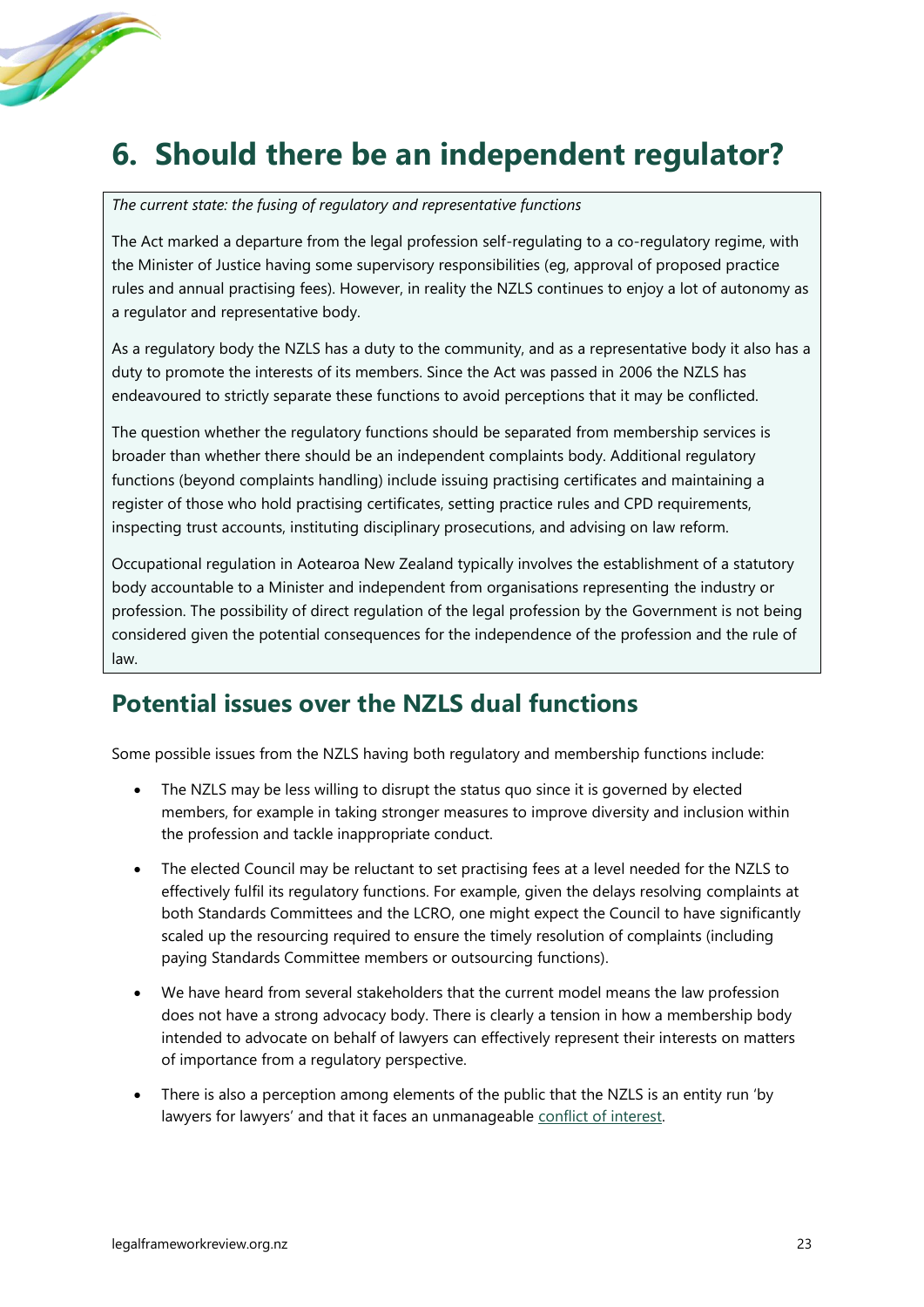

## **Regulatory / representative models adopted overseas**

There has been an international trend towards establishing independent regulators of legal services, with some variation in the role played by professional bodies across jurisdictions. The table below summarises various approaches and more information can be found [here.](https://legalframeworkreview.org.nz/wp-content/uploads/2022/06/WP9-approaches-to-regulation-and-representation.pdf)

| <b>Type of model</b>                                   | The legal profession                                                                                               | <b>Other New Zealand professions</b>        |
|--------------------------------------------------------|--------------------------------------------------------------------------------------------------------------------|---------------------------------------------|
| A membership body                                      | New Zealand                                                                                                        | <b>Teachers</b>                             |
| has both representative<br>and regulatory              | Scotland*                                                                                                          |                                             |
| functions                                              | Northern Ireland**                                                                                                 |                                             |
| This includes where                                    | Canada***                                                                                                          |                                             |
| only complaints are<br>dealt with<br>independently (as | Australian Capital Territory and<br>Northern Territory                                                             |                                             |
| indicated)                                             | Queensland, New South Wales, South<br>Australia and Tasmania (all of which<br>have an independent complaints body) |                                             |
| Separate entities                                      | England & Wales                                                                                                    | Engineers and engineering associates        |
| provide regulatory and<br>representative               | Ireland                                                                                                            | Architects                                  |
| functions                                              | Victoria and Western Australia                                                                                     | Health practitioners                        |
|                                                        |                                                                                                                    | <b>Financial advisors</b>                   |
|                                                        |                                                                                                                    | <b>Builders</b>                             |
|                                                        |                                                                                                                    | Electrical workers                          |
|                                                        |                                                                                                                    | Plumbers, gasfitters and drainlayers        |
|                                                        |                                                                                                                    | Real estate agents                          |
|                                                        |                                                                                                                    | Residential property managers<br>(proposed) |

Table 3: Models for regulation and representation

\* The Roberton [report](https://www.gov.scot/publications/review-of-legal-services-independent-report/) suggested establishing an independent legal regulator in Scotland. \*\* There is also oversight by the Lord Chief Justice of Northern Ireland and a Lay Observer. \*\*\* The Attorney General of British Columbia recently announced that a new independent regulator is to be established for all legal professionals in the province.

## **Alternative models to consider**

Whether the Panel recommends an independent regulator will be influenced by decisions on other aspects of the Review. For example, if we recommend extending the scope of regulation to all legal services or permit alternative business structures and multidisciplinary firms, it is likely to become even less appropriate for the membership body for lawyers to be responsible for regulating all law services. Similarly, a recommendation to set up an independent complaints body will influence whether there should be an independent regulator and vice versa.

High-level options regarding the potential separation of regulatory and membership services include: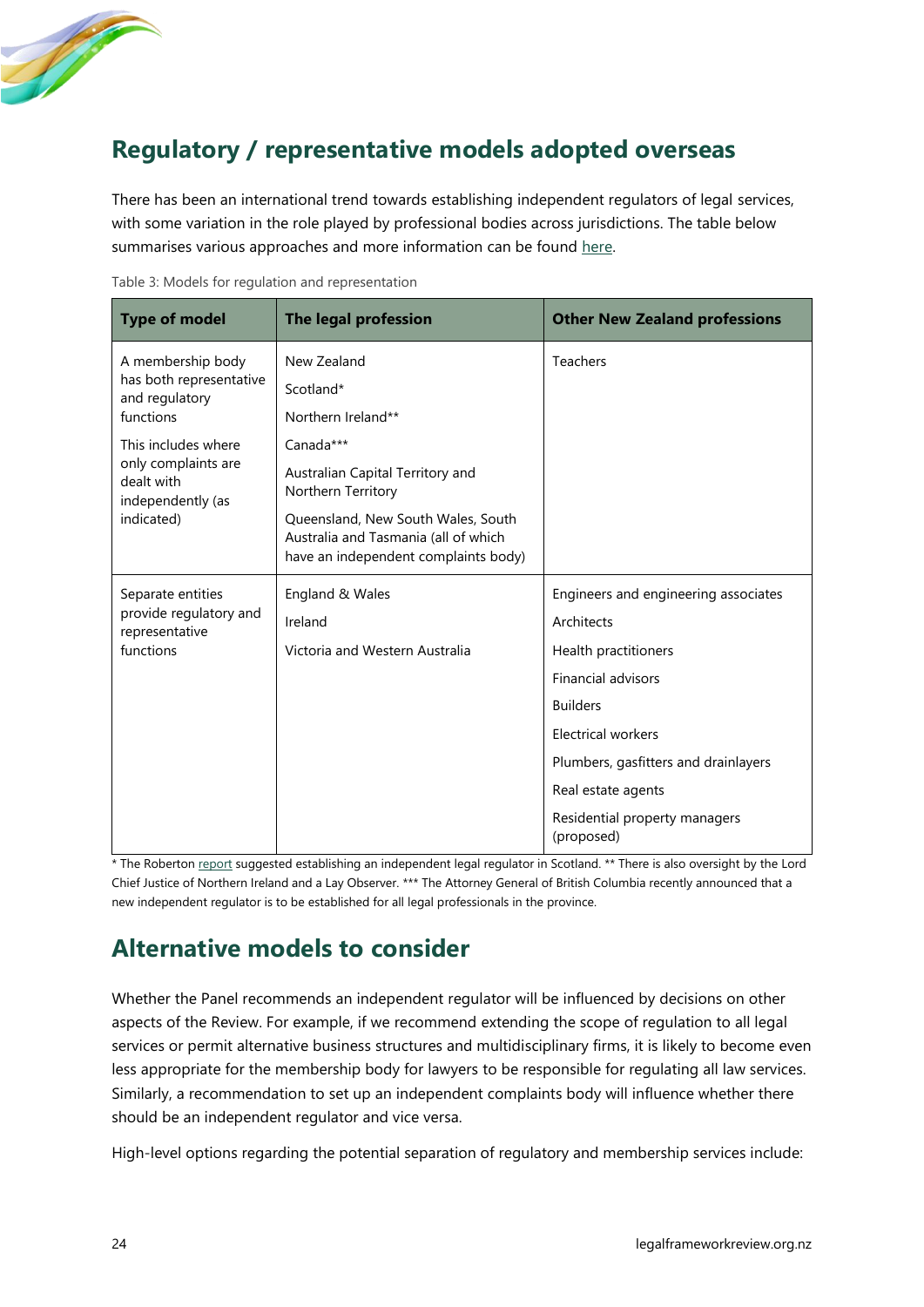#### 1. **No change**

**Contract Contract Contract Contract Contract Contract Contract Contract Contract Contract Contract Contract C** 

#### 2. **Operational separation: improve separation of functions within the NZLS**

One option is to reflect the approach in England & Wales, where the largest regulator, the Solicitors Regulation Authority, is formally part of the Law Society but is functionally independent.

A similar approach in Aotearoa New Zealand might entail establishing separate brands, separate governance structure, separate IT systems/access, and more tightly defining how information is dealt with, particularly at the branch level. This option would likely entail the regulator having an independent Board that is competency-based, comprises a majority of lay members, and has strengthened powers (including responsibility for rule and fee setting).

#### 3. **Establish a new independent regulator**

Under this option a new independent regulator would be established to regulate lawyers / legal services, with the NZLS to operate solely as a membership organisation. In this example the new regulator may also be responsible for handling complaints about lawyers.

Options 2 and 3 would have significant cost implications. [Research](https://legalframeworkreview.org.nz/wp-content/uploads/2022/06/WP10-the-cost-of-regulatory-services.pdf) indicates that the cost of the core regulatory functions of the NZLS is currently towards the upper end of the costs incurred by overseas legal regulators (on a per-lawyer basis) – with the per-lawyer costs being higher than in England & Wales, Ireland and Victoria, but lower than the costs in Scotland and British Columbia.

- 24. Is there a case to change the current arrangement where the NZLS exercises both regulatory and membership functions? Why?
- 25. If an independent regulator is established, what functions should lie with the regulator and what functions should lie with the professional membership body?
- 26. If an independent regulator is established, what would be the implications for the continued ability of the NZLS to provide representative services?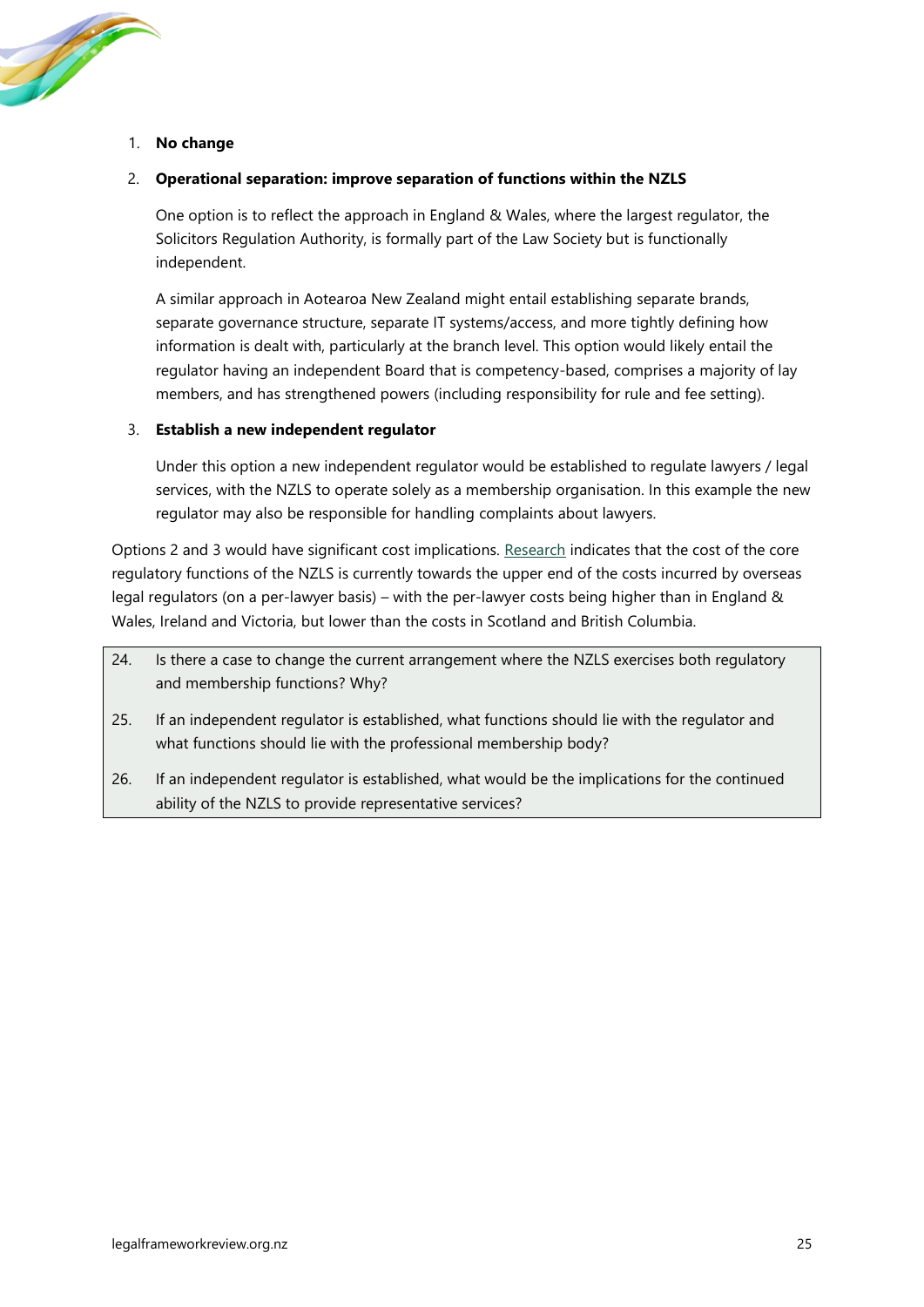

# <span id="page-29-0"></span>**7. What are the optimal institutional arrangements for modern regulatory and representative bodies?**

#### *The current state: the NZLS' governance arrangements*

The NZLS is governed by both a council and a board. The NZLS President chairs the Council and the Board, while the Chief Executive is responsible for day-to-day operations of the organisation.

The Council has delegated most of its powers to the Board. Its retained powers include electing the President and Vice-Presidents of the NZLS, amending the constitution, making practice rules, and those powers that the Act does not permit it to delegate (including fixing fees and levies).

The Council has 25 members, all of whom are members of the legal profession. It consists of the President and four Vice-Presidents, one member from each of the 13 regional branches (who are each elected by branches), a representative from each of the three sections (also elected), the Chair/President of the New Zealand Bar Association, a representative from the Large Law Firms Group, and an observer from the New Zealand Institute of Legal Executives. Te Hunga Rōia Māori and the Pacific Lawyers Association joined the Council as members in 2020.

The NZLS Board consists of the President and four Vice-Presidents. The Board acts as an executive body and has governance and oversight responsibilities.

The Review is considering the level of independence needed for both a legal complaints service and a regulator. However, we also need to consider what a fit-for-purpose governance structure might look like for the delivery of regulatory and representative functions. This section explores the suitability of the current NZLS model and seeks feedback on what future organisational and governance arrangements might look like.

# **How effective are the current institutional arrangements of the NZLS?**

Some potential concerns with the current governance structure include:

- The Council consists primarily of elected members, with no requirements for governance experience. The use of popular elections may not be suitable for a modern regulatory body tasked with ensuring the interests of the public and clients are protected.
- It is also not clear whether a modern regulator requires both a part-time President (broadly representing the membership) and a Chief Executive (responsible for efficient operations of a regulator).
- Regular elections result in significant turnover of Council and Board members. This risks the loss of institutional memory and the ability to pursue longer-term strategies.
- There is no requirement for the Council or Board to have lay members.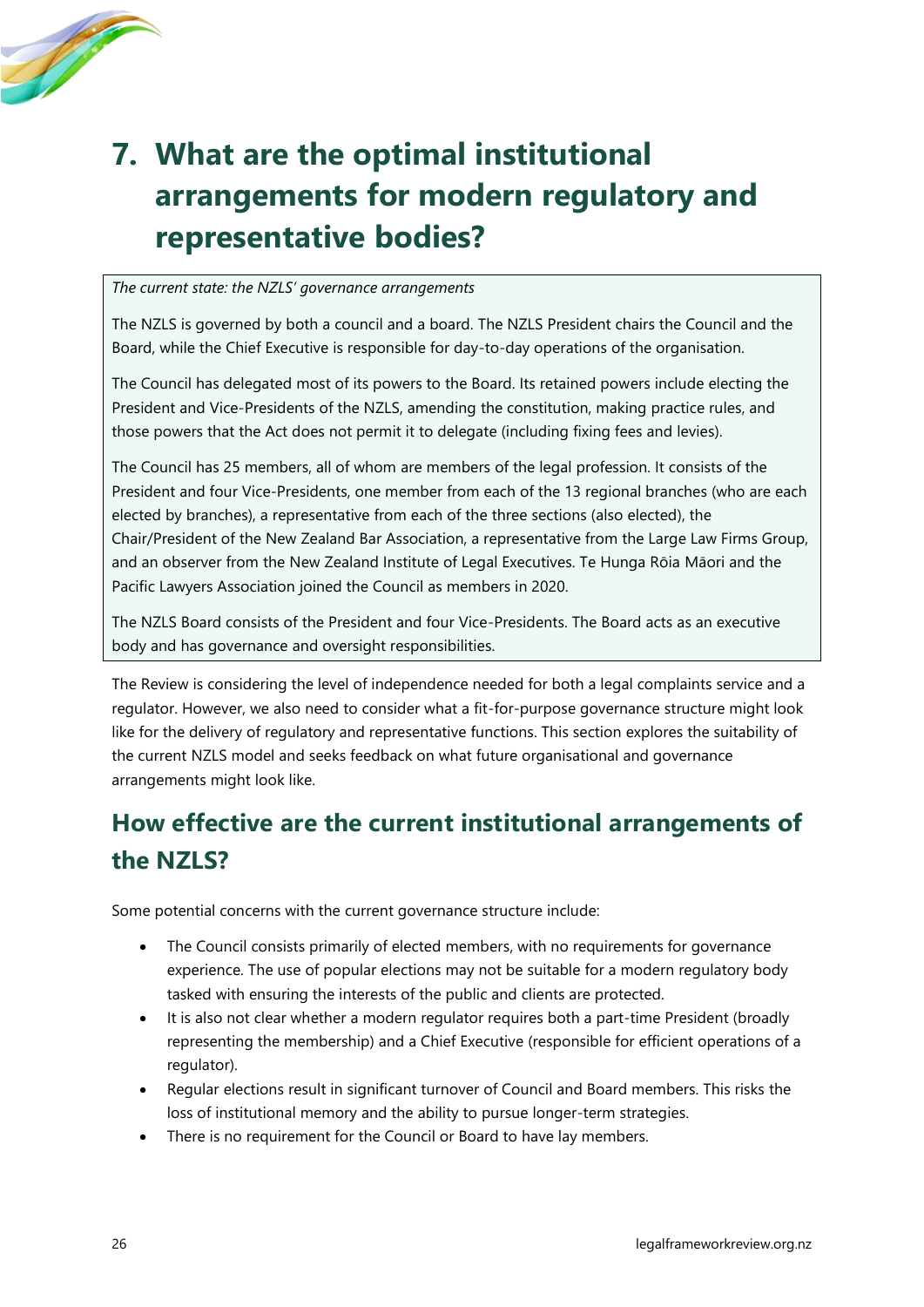

- The Council consists of up to 25 members. While it may be appropriate for a membership body to have strong geographic representation, it results in an unwieldy structure and may hinder efforts to provide strategic direction to the national regulator.
- Having a regulatory budget set by elected members does not reflect best-practice standards.
- The Lawyers Complaints Service depends on the availability of appropriately skilled people who can provide timely advice, but currently the model relies on the goodwill of volunteers.

The lack of diversity within the NZLS Council and Board is also striking. We have been unable to confirm whether the NZLS Council has ever elected a Māori representative to the Board. While allocating a seat at the Council to both Te Hunga Rōia Māori and the Pacific Lawyers Association is a welcome development, reserving 2/25 seats to these entities does not ensure a commitment to honouring Te Tiriti, diversity in governance structure or sensitivity to the challenges facing minority groups within the profession and the populations those groups serve.

# **What might a fit-for-purpose governance structure look like?**

Considering an appropriate governance and institutional structure for the regulator will require giving due weight to the adage 'form follows function'. The Panel's recommendations elsewhere – including the scope of legal regulation, the case for an independent complaints body, and whether the NZLS can continue to effectively exercise both regulatory and representative functions – will inform the structure of the regulator.

We seek views on what a fit-for-purpose governance structure would look like for regulatory and for representative functions. Relevant considerations include:

- the need for a broad representative body like the NZLS Council
- how governance members (on the Council, Board or other) should be chosen, retained and remunerated, including the role of elections and the possibility of independent appointments
- the make-up of governance members, including:
	- the role and proportion of seats reserved for lay members
	- whether there should be competency requirements for governance positions
	- whether there remains a need for governance roles that reflect geography and legal subject-matter expertise
	- whether there is a need for governance roles that ensure there is a suitably diverse governance membership.

# **What should be the relationship between any future regulator / representative body and Māori?**

As noted earlier, there are opportunities to strengthen the profession's commitment to Te Tiriti o Waitangi through changes to the purpose statement of the Act, obligations on lawyers, and the regulator's objectives. It is also important to consider the relationship between any future regulator / representative body and Māori, having regard to Te Tiriti.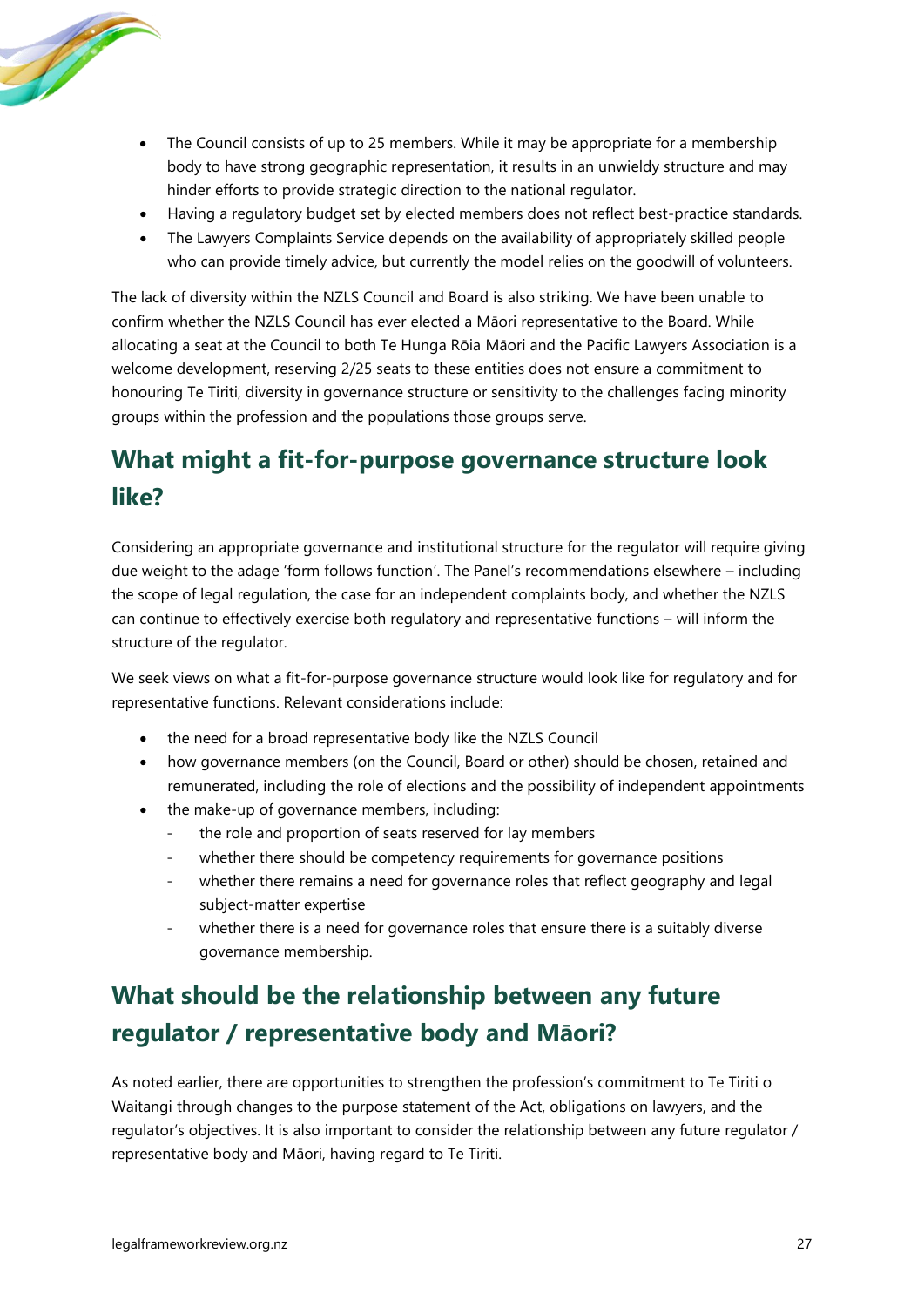

#### *How other professions have reflected Te Tiriti*

We have [reviewed](https://legalframeworkreview.org.nz/wp-content/uploads/2022/06/WP3-professional-organisations-and-Te-Tiriti.pdf) 22 professional organisations (nine regulators and 13 membership bodies) in Aotearoa New Zealand to assess the approaches taken by those organisations to articulate and give effect to Te Tiriti o Waitangi obligations.

We have identified below a broad range of features that were used by professional organisations to show commitment to Te Tiriti o Waitangi at a governance, policy or operational level:

- 1. Governance requirements
	- a) minimum Māori membership requirements for Boards
	- b) a requirement that assessment of the skills of potential governance appointees includes consideration of their Māori or Te Tiriti o Waitangi competency requirements
	- c) 50/50 Māori/non-Māori Board membership. Often this is in the form of having two separate caucuses (a Māori caucus and a non-Māori caucus) that come together to form an organisation's governing board.
	- d) having two co-chairs (one Māori, one non-Māori)
	- e) having Māori committees or sub-committees of the Board, either to carry out specific functions for the Board or to advise the Board directly.
- 2. Formal partnership agreements with Māori, which could be with an external party or a collective within the profession. The NZLS MoU with Te Hunga Rōia Māori o Aotearoa is an example of such an agreement.
- 3. Explicit Te Tiriti o Waitangi commitments or statements, usually found in constitutional documents, strategic plans or organisational policies.
- 4. Demonstrated Māori participation in operations, including specific Māori roles (either on the executive leadership team or in staff/advisor roles) and dedicated tikanga advisors.
- 5. Specific flagship projects focused on Māori or Te Tiriti o Waitangi outcomes.

### **The scenario of an independent regulator**

The regulatory bodies we examined typically did not go as far as the membership bodies in initiatives designed to show a commitment to Te Tiriti o Waitangi. However, most regulators had explicit Te Tiriti commitments in their key documents and many had minimum Māori membership requirements for their Boards.

We welcome the views of stakeholders as to whether, and if so how, the governance structure of any future independent regulatory body could better reflect Te Tiriti.

### **The scenario of a dual regulatory / representative body**

If the outcome of this review is that the current NZLS model of dual regulatory and representative functions continues, there may still be room for improvements to better reflect Te Tiriti.

We would like to hear from stakeholders whether the relationship between the NZLS, Māori and Te Hunga Rōia should change, and if so how. Te Hunga Rōia Māori is a volunteer organisation and has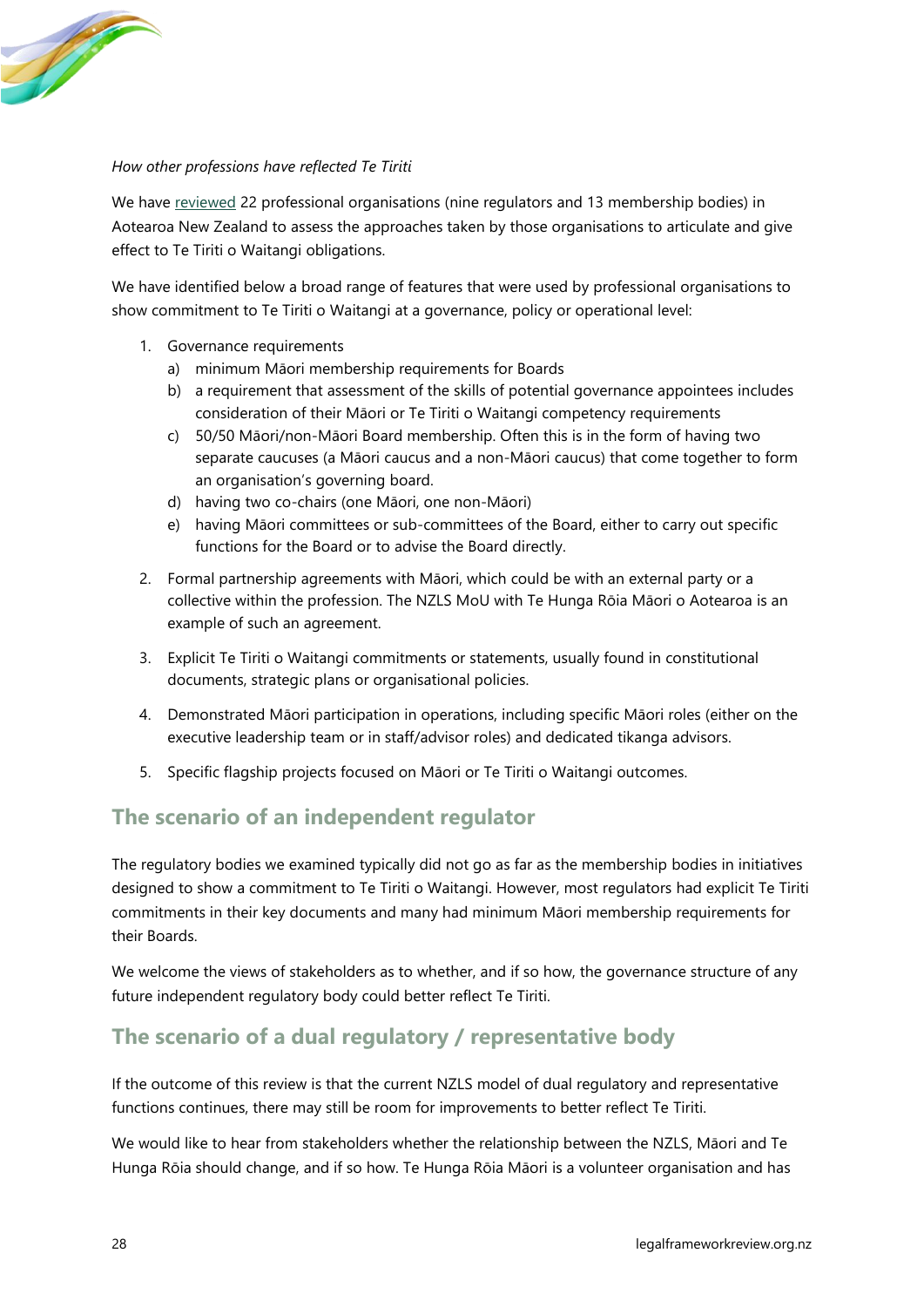

no full-time staff. While it has recently received some support from the NZLS to produce submissions on law reform, it has minimal financial security and has been entirely reliant on the goodwill of its members.

For example, there may be a case for Māori, including Te Hunga Rōia Māori, to have a greater role in the governance of the NZLS, to have statutory recognition, or to undertake certain functions on behalf of the NZLS.

Our [Terms of Reference](https://legalframeworkreview.org.nz/terms-of-reference/) require us to consider what fit-for-purpose governance would look like for the delivery of regulatory and representative functions, including having regard to diversity, required competencies, a commitment to honour Te Tiriti o Waitangi, and the extent to which regulatory functions should be governed by elected members.

- 27. If the regulatory and representative functions of the NZLS are to be split into two separate entities, what would an appropriate modern governance structure look like and how might governance members be selected?
- 28. If the regulatory and representative functions are to remain within the NZLS, what would an appropriate and modern governance structure look like and how might governance members be selected?
- 29. Under either scenario (split or dual functions), how can a future governance structure better reflect Te Tiriti?